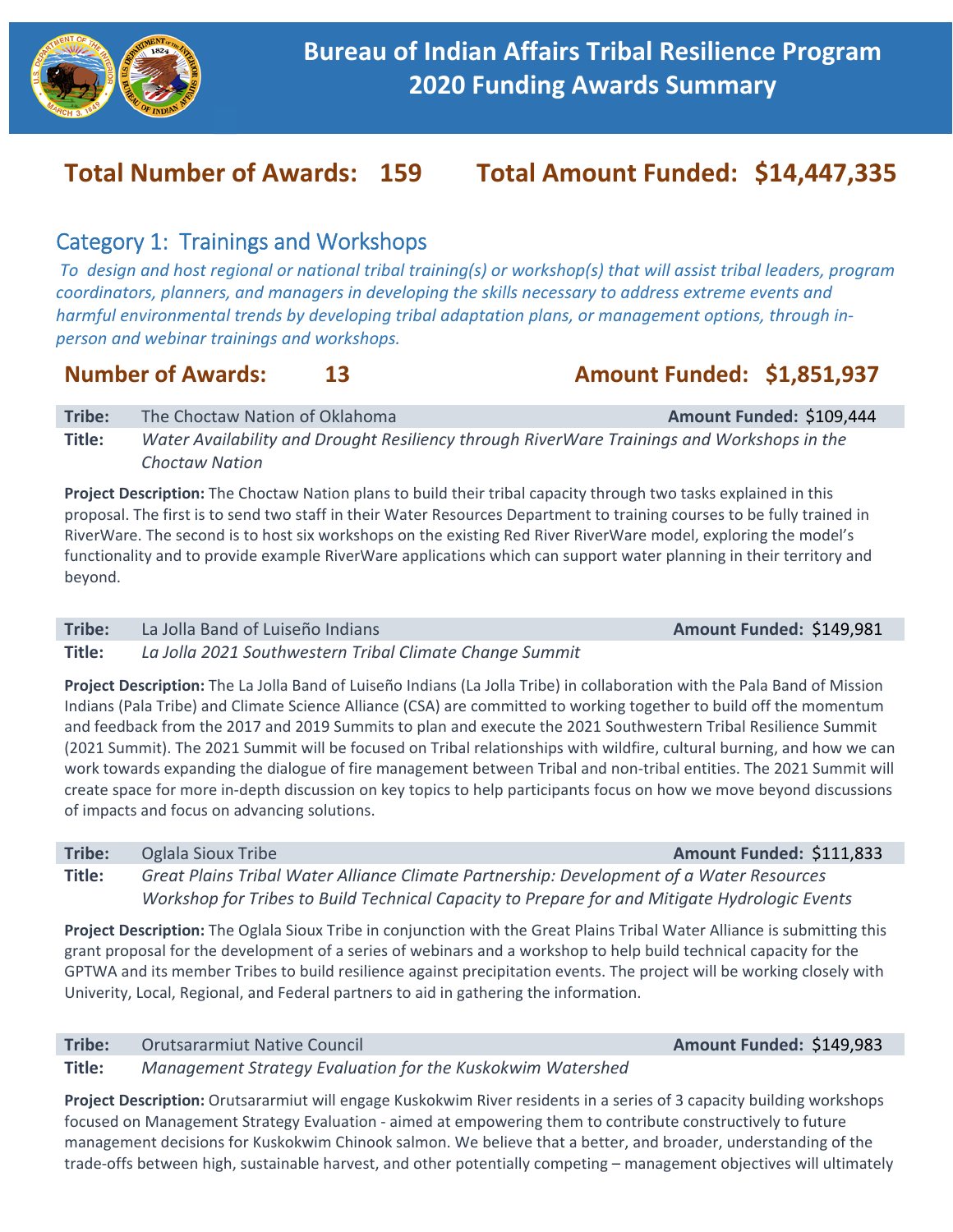

lead to fishery policy that represents a better balancing of competing interests and that accounts for risk in a more explicit and transparent manner.

### **Tribe:** Pala Band of Mission Indians **Amount Funded: \$149,973 Amount Funded: \$149,973**

**Title:**  *PBMI Tribal Health & Adaptation Multi‐modal Training Project* 

**Project Description:** Pala Band of Mission Indian's project will provide valuable human health focused on adaptation planning training, resources, and other support for all tribes throughout the U.S. It will build upon PBMI's health adaptation capacity building efforts, expertise, and growing partner network by providing producing online, on‐ demand training videos, a live webinar mini‐series, an in‐person vulnerability summit, presentations at three highly attended tribal conferences, and the ongoing operation of a peer learning community of intertribal trainees.

### **Tribe:** Sitka Tribe of Alaska **Amount Funded: \$149,306 Amount Funded: \$149,306**

**Title:**  *Increasing the Resiliency of the Southeast Alaska Tribal Ocean Research Partnership through Climate Risk Management Training* 

**Project Description:** The Sitka Tribe of Alaska formed the Southeast Alaska Tribal Ocean Research (SEATOR) partnership, a network of Tribal governments in Southeast and Southcentral Alaska. STA and SEATOR partners are currently collecting paralytic shellfish toxin and harmful algal bloom data at key community beaches assessed by subsistence harvesters. STA proposes to host two week-long training workshops, each one in 2020 and 2021, for all current and prospective SEATOR partners. The workshops will focus on environmental monitoring and climate change adaptation planning.

## **Tribes:** Ute Mountain Ute, Southern Ute, Ute Tribe **Amount Funded: \$147,449**

**Title:**  *Tri‐Ute Climate Adaptation Workshop Series* 

**Project Description:** The Ute Tribal Climate Adaptation Workshop Series will prepare the three federally recognized tribes of the Ute Nation Tribe from the current and future threats from a warming climate. The Ute Tribe, Southern Ute Indian Tribe and Ute Mountain Ute Tribe are connected both culturally and spiritually from time immemorial to today. The three Tribes are all experiencing impacts to their cultural and natural resources. A series of four workshops, held in different locations, will inform the tribes of key issues and components of climate adaptation and implementation.

**Tribe:** Wind River Inter-Tribal Council **Amount Funded: \$150,000 Title:**  *Developing Sustainable Tribal Climate Adaptation through Regional Partnerships with a Climate Change Workshop Under the Leadership of the Wind River Reservation and the* 

## *Northern Arapaho and Shoshone Tribes*

**Project Description:** Wind River Inter‐Tribal Council's project will provide a workshop for the Rocky Mountain Tribal Region designed to strengthen tribal community adaptation through regional partnerships focusing on weather-readiness, tribal capacity-building, and ecosystem stewardship. The goal of the workshop is to assist tribal leaders, program coordinators, planners, and managers in developing the knowledge and skills necessary to address extreme events and harmful environmental trends. Outcomes of the workshop and the regional planning network include reducing vulnerability to weather hazards and improving an underserved region's ability to cope with extreme events, such as floods and drought.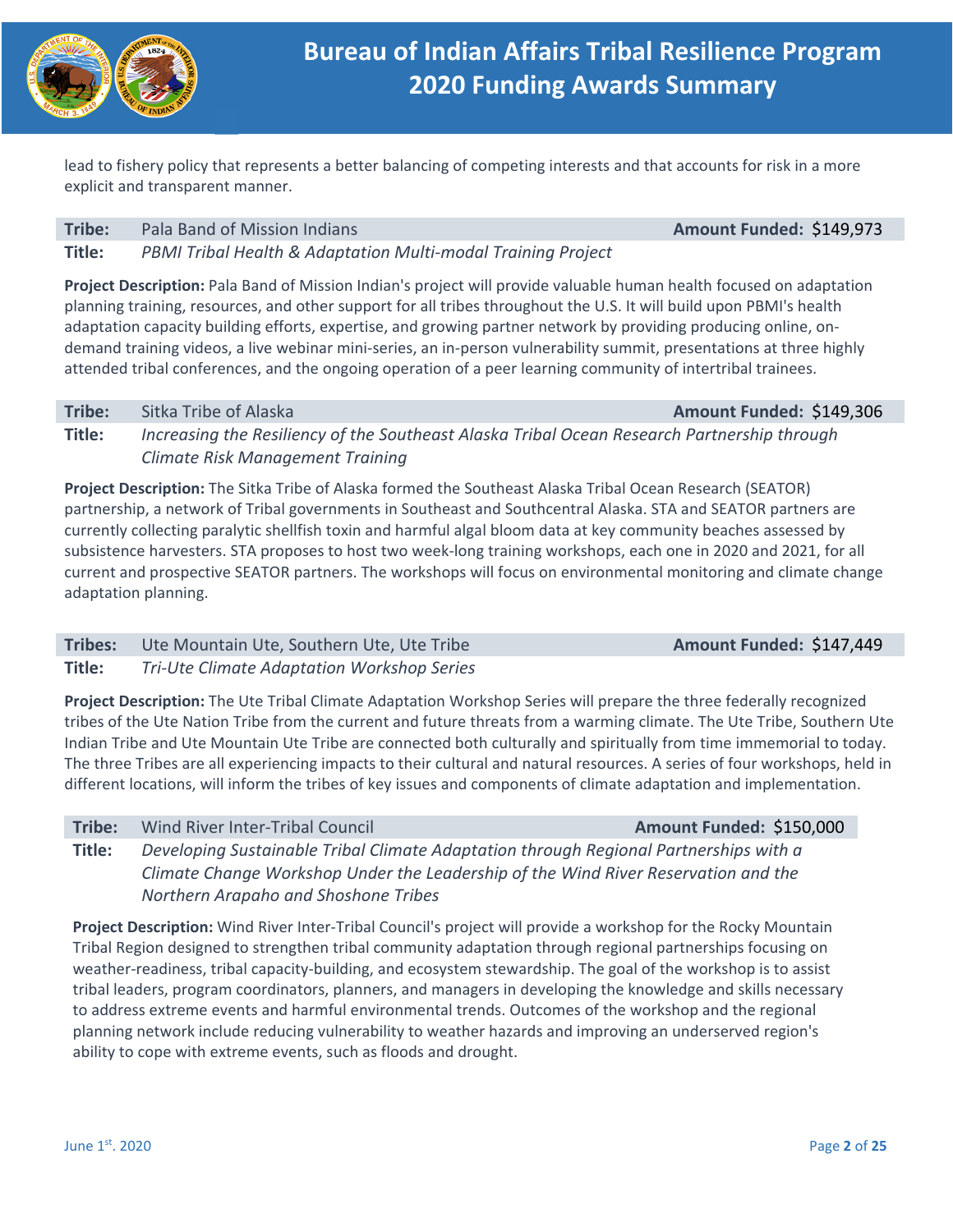

## **Tribal Organization:**  Aleutian Pribilof Islands Association, Inc. **Amount Funded:**  \$150,000 **Title:**  *Regional Adaptation Planning for the Aleutian and Pribilof Islands Region*

**Project Description:** The Aleutian Pribilof Islands Association, in collaboration with the Qawalangin Tribe and the Tribal Government of St. Paul, proposes to convene tribal partners from the Aleutian and Pribilof Islands Region to discuss strategies for developing a regional adaptation plan and build a template to guide the process. A total of two intensive workshops will be convened with tribal partners to address the regional adaptation plan. Both workshops will include guided facilitation and technical support from partners in the scientific community and other Alaska tribal partners.

## **Tribal Organization:**  The Learning Center at the Euchee Butterfly Farm, Inc. **Amount Funded:**  \$147,125 **Title:**  *Building Tribal Resilience through Adaptation Planning to Preserve Cultural and Natural Resources*

**Project Description:** Learning Center at the Euchee Butterfly Farm seeks funding to conduct adaption training for tribes in Oklahoma on how to preserve cultural and natural resources during extreme events. Temperature increases are a harmful environmental trend having deleterious effects on the plants, animals and ecosystems that Native cultures rely on for cultural preservation, and threaten the security of natural resources and food supplies. Geographic and cultural barriers often prevent tribes from accessing the most current climate modeling data, hampering their ability to create plans that adequately encompass the magnitude of adaptation needed to accommodate the scope of rapid temperature increase.

## **Tribal Organization:** Tanana Chiefs Conference  **Amount Funded: \$149,843 Title:**  *Establishing a Climate Change Advisory Committee to Guide Adaptation Planning for Interior Alaskan Tribes*

**Project Description:** Tanana Chiefs Conference (TCC) proposes to formalize a climate change advisory committee to guide adaptation planning into the future. As a regional consortium, TCC will apply its expertise in land and resource management, tribal development, community planning and health programs to coalesce perspectives among tribal membership and professional staff into a climate change adaptation planning process. We propose an 18‐month project to incorporate those planning processes into TCC's strategic plan.

### **Tribal Organization:** United South and Eastern Tribes **Amount Funded: \$148,000 Title:**  *United South and Eastern Tribes: Tribal Climate Change Adaptation Workshop Series*

**Project Description:** The United South and Eastern Tribes will hold a series of four sub-regional Tribal Climate Change Adaptation Workshops. The goal is to support teams of Tribal Nation delegates to build skills and gather information needed to develop climate adaptation planning. These workshops will be implemented with the assistance of regional Department of the Interior ‐ Northeast and Southeast Climate Adaptation Science Centers and a culturally based Tribal climate change adaptation module known as the Tribal Adaptation Menu (TAM).

|        | <b>Tribal Organization:</b> Upper Snake River Tribes Foundation, Inc.               | Amount Funded: \$139,000 |
|--------|-------------------------------------------------------------------------------------|--------------------------|
| Title: | Tribal Resilience Through Climate Literacy – Preparing Tribal Youth and Communities |                          |
|        | for Extreme Events by Exploring Harmful Environmental Trends and Mitigation Through |                          |
|        | <b>Climate Education and Workshops</b>                                              |                          |

June 1st. 2020 Page **3** of **25 Project Description:** USRT intends to address one of the greatest challenges facing tribal resource managers: engaging tribal leaders and members in climate‐related science and adaptation efforts. Increasing climate literacy among youth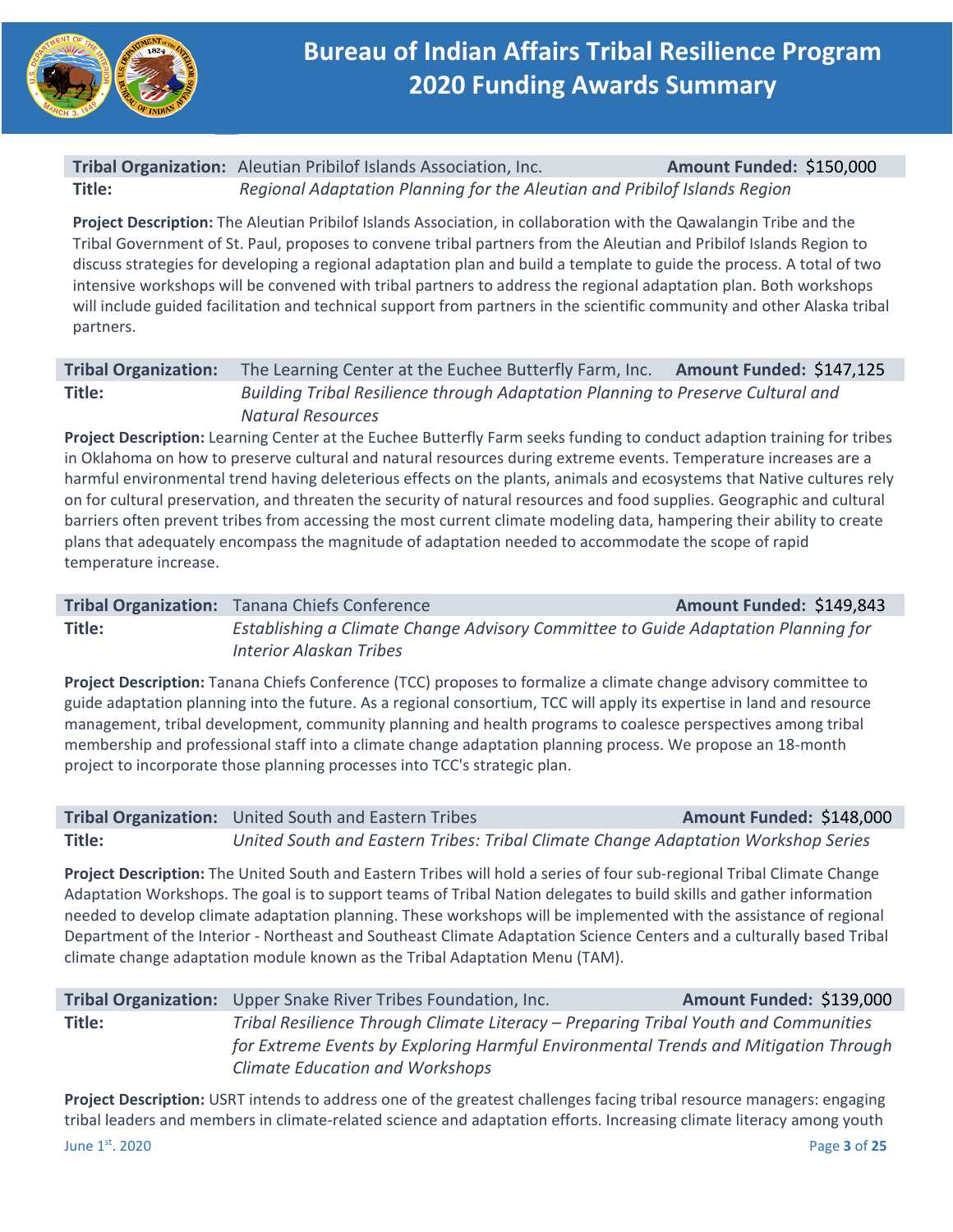

and tribal members encourages advocacy, helps adapt resilience measures, and increases mitigation capacities of communities through 1) further develop/expand upon USRT's 2019 implemented climate-focused educational youth curriculum for K‐12 and expand into more tribal education programs; 2) create interactive, science‐based climate literacy community workshops; 3) expand upon/continue on-the-ground tribal resilience projects within each community for training and workshops; and 4) share these resources with others through presentations, webinars, and other formats.

# Category 2: Adaptation Planning

*To support development of adaptation plans, vulnerability assessments, and development of data analysis efforts (including supplementary monitoring) to address extreme events and harmful environmental trends that impact tribal treaty and trust resources, economies, infrastructure, and human health and welfare.* 

## **Number of Awards: 51 Amount Funded: \$6,753,252**

**Tribe:** The Bad River Band of Lake Superior Chippewa Tribe **Amount Funded: \$71,527 Title:**  *Adaptation Planning for Mashkiiziibii* 

**Project Description:** In light of a changing climate, the Bad River Band of Lake Superior Chippewa Tribe seeks to conduct a culvert inventory of the Bad River Reservation along with the creation of an accompanying Adaptation Plan utilizing data collected both form the culvert inventory as well as other Council approved documents and plans. This project is in response to extreme flooding events that have occurred on the Reservation as well as projected increases in frequency of extreme flooding events in the future.

**Tribe:** Big Valley Band of Pomo Indians **Amount Funded: \$150,000 Amount Funded: \$150,000 Title:**  *Comprehensive Groundwater and Surface Water Monitoring Program for the Big Valley Groundwater Basin* 

**Project Description:** The BIA funded the first phase of analysis to identify groundwater and surface water trends in the 2015 Water Resource Climate Adaptation Plan on Adobe Creek for the Recovery of Hitch that will be completed this summer. This project are working on the list of the recommendations and data gaps that need to be addressed to save the hitch, which are endemic to Clear Lake. This effort is critically needed as Lake County develops a Groundwater Sustainability Plan (GSP) for the Big Valley Groundwater Basin.

**Tribe:** Bishop Paiute Tribe **Amount Funded: \$150,000** 

**Title:**  *The Role of Traditional Ecological Knowledge & Cultural Foods Amidst Climate Instability: Adaptation Plan for Stewardship of Pinyon‐Juniper Woodlands* 

**Project Description:** Conduct resiliency and adaptation planning to identify and inventory pinyon‐juniper woodland sites for tribal stewardship that will enhance long-term health and productivity of selected sites.

| <b>Tribe:</b> Chinik Eskimo Community                     |
|-----------------------------------------------------------|
| <b>Title:</b> Chinik Eskimo Community Adaptation Planning |

**Amount Funded: \$135,190** 

June 1st. 2020 Page **4** of **25**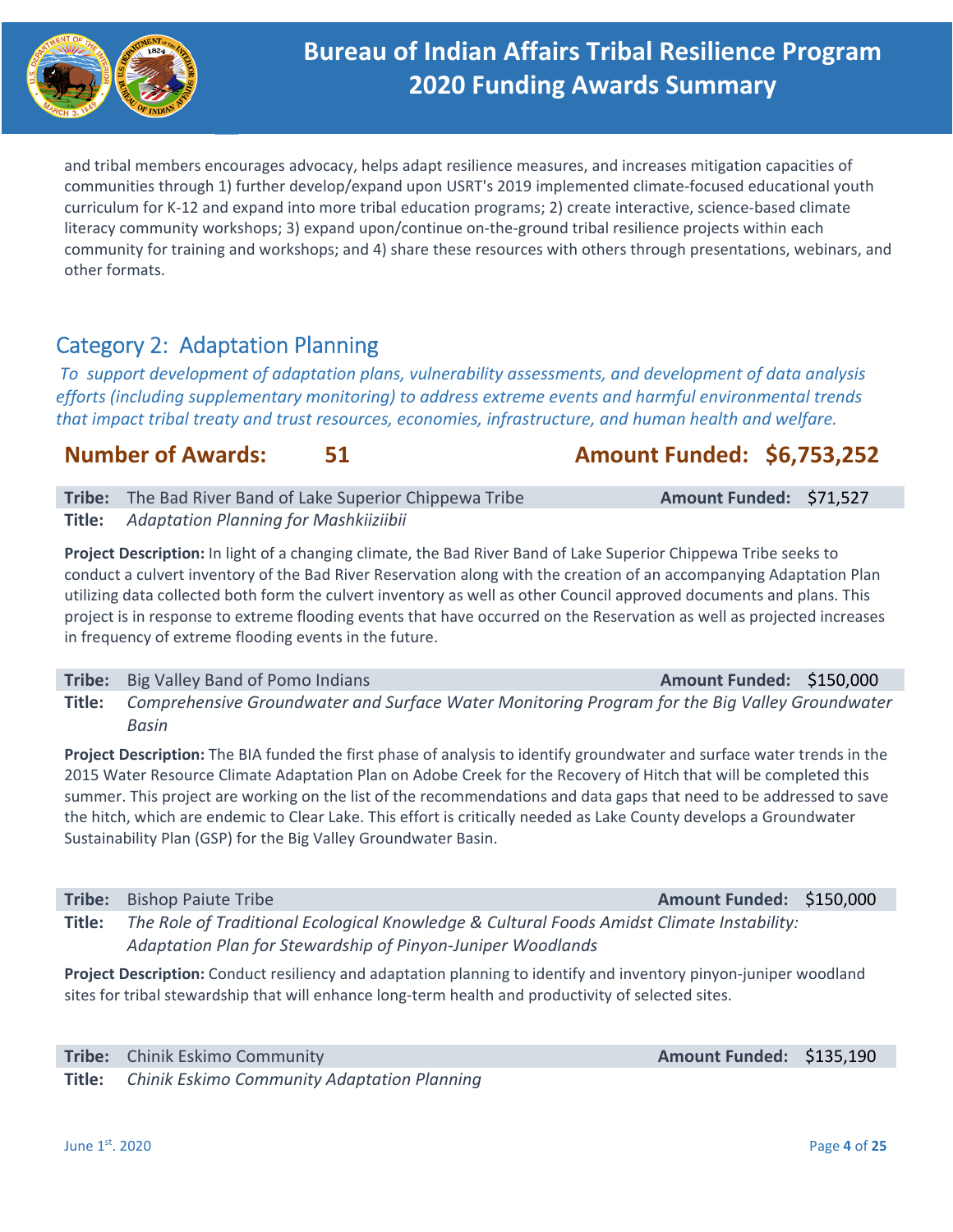

**Project Description:** The Chinik Eskimo Community (CEC) will conduct planning to guide our efforts to protect critical community infrastructure from a natural disaster. The proposed project will conduct two major activities: 1) Complete a Multi‐Jurisdictional Hazard Mitigation Plan that will serve as a long‐term mitigation plan and 2) Conduct Migration Master Planning that will guide our community's plan to migrate infrastructure to a new site.

### **Tribe:** Confederated Salish and Kootenai Tribes **Amount Funded: \$130,536**

**Title:**  *Confederated Salish and Kootenai Tribes Adaptation Planning and Community Gatherings* 

**Project Description:** The Confederated Salish and Kootenai Tribes (CSKT) of the Flathead Indian Reservation, located in NW Montana, hold a rich history of collaborative planning for environmental disturbance. The expansion of their Climate Change Strategic Plan to include greater community involvement and youth participation will build climate resilience within reservation lands by improving the preparedness of communities across the reservation and cultivating a new generation of climate leaders. We propose an increase of youth engagement to ensure that resiliency efforts throughout CSKT align with the needs and vision of the generations set to inherit the most severe consequences of the climate crisis.

## **Tribe:** Confederated Tribes of the Colville Reservation **Amount Funded: \$148,830 Title:**  *Confederated Tribes of the Colville Reservation Climate Change Adaptation Plan Project 2020*

**Project Description:** The Colville Tribes Fish and Wildlife Department and Environmental Trust Department will develop a comprehensive Climate Change Adaptation Plan for the Confederated Tribes of the Colville Reservation. This grant would allow us to fully utilize the results of our previous work from completion of a Physical Drivers Report and Vulnerability Analysis, to develop a comprehensive, data driven, CC Adaptation Plan. This grant would further allow us to continue our work in analyzing recent surveys such as the Traditional Ecological Knowledge (TEK), housing, natural resource, infrastructure, and health assessments along with our Comprehensive Emergency Management Plan for inclusion in the CTCR's Climate Change Adaptive Management Plan.

**Tribe:** Fond du Lac Band of Lake Superior Chippewa **Amount Funded: \$124,823** 

**Title:**  *Black Ash Sapflux Study: Climate Change Planning for Protecting Manoomin in Place in a Riverine Community* 

**Project Description:** The Fond du Lac Band of Lake Superior Chippewa will begin a study to determine the effects of baapaagimaak (black ash) loss due to climate change and emerald ash borer on wild rice waters in conjunction with gathering community Indigenous Knowledge to help inform management strategies.

| <b>Tribe:</b> Gwichyaa Zhee Gwich' in Tribal Government          | Amount Funded: \$150,000 |  |
|------------------------------------------------------------------|--------------------------|--|
| Title: Gwichyaa Zhee Gwich'in Flood Data Collection and Analysis |                          |  |

**Project Description:** The Gwichyaa Zhee Gwich'in Tribal Government will collect and analyze flood hazard data to support our Tribe in planning effective solutions to persistent and increasingly severe flooding that impacts the entire community.

**Tribe:** Havasupai Tribe of the Havasupai Reservation, Arizona **Amount Funded: \$135,504 Title:**  *Development of a Vulnerability Assessment and Adaptation Plan for the Village of Supai*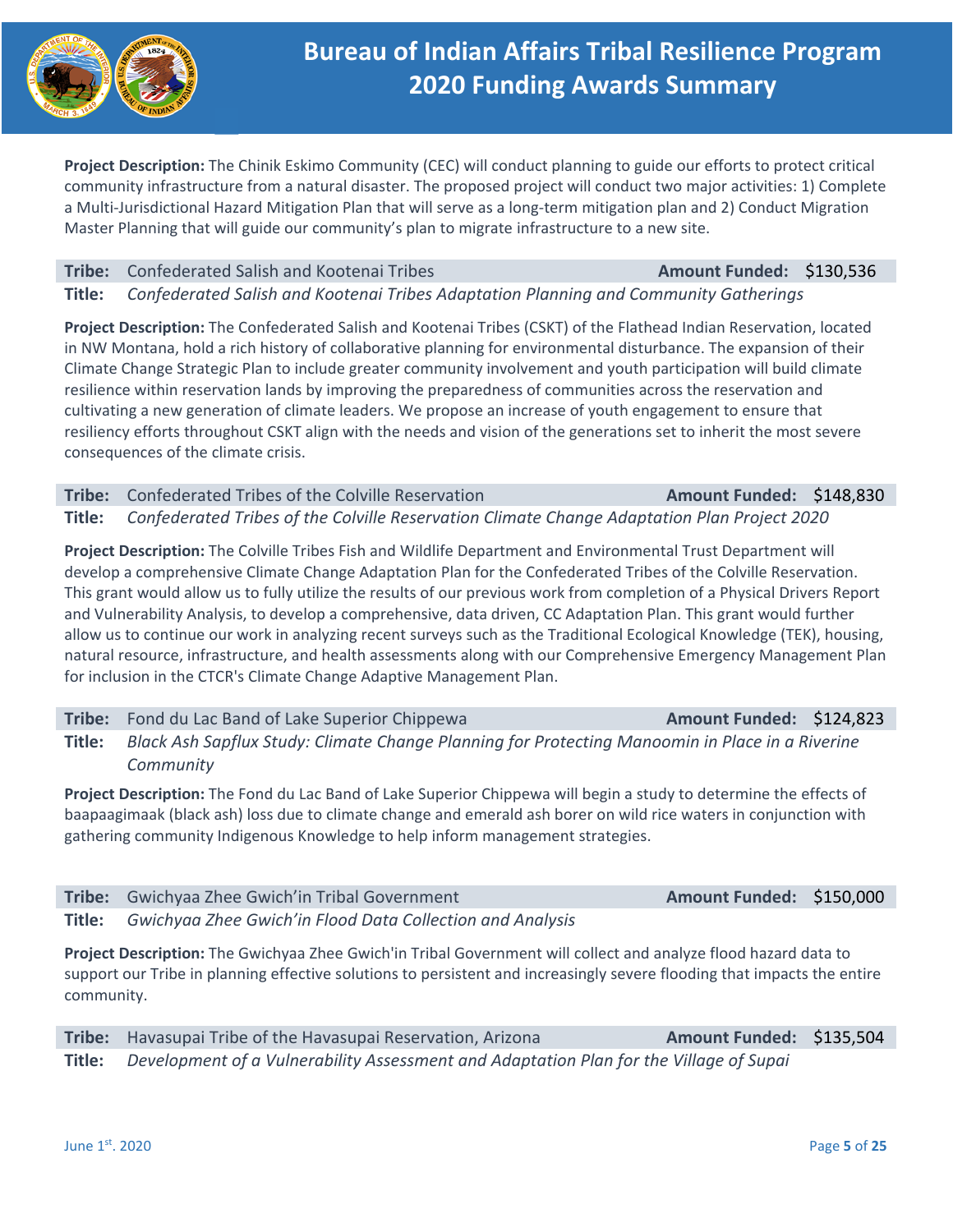

**Project Description:** The Havasupai Tribe's proposed project is designed to prepare for extreme flood events that impact our resources, infrastructure, and tribal resident health and safety in the Village of Supai on the Havasupai Reservation. The extreme flood events have exhibited increased intensity and frequency in recent years. We live in a roadless village for which most of our tribal income is from visitors to our many spectacular waterfalls, so building tribal resiliency through a vulnerability assessment and adaptation plan will support preserving our structures, cultural sites, fishery, and continue to lure visitors here to maintain our economic base.

**Tribe:** Hoopa Valley Tribe **Amount Funded: \$145,500** 

**Title:**  *Vulnerability Assessment of Forest Risks to Climate Change and Capacity Building for Adaptation Planning* 

**Project Description:** The Hoopa Valley Tribe will perform a vulnerability assessment of forest risks based on tribal concerns which considers extreme events and long term environmental trends, while increasing tribal capacity to address climate concerns in the future. This project focuses on training, community engagement, and building partnerships that will directly inform a vulnerability assessment and future adaption planning.

| Tribe: Keweenaw Bay Indian Community                             | Amount Funded: \$97,304 |  |
|------------------------------------------------------------------|-------------------------|--|
| Title: Keweenaw Bay Indian Community Climate Resiliency Planning |                         |  |

**Project Description:** Keweenaw Bay will develop a Climate Resiliency Plan and incorporate culturally relevant, climate resiliency information from the Keweenaw Bay Indian Community to inform specific climate resiliency strategies into the overarching natural resources guidance document, the Integrated Resources Management Plan (IRMP).

|  | Tribe: Kokhanok Village                                                                                                                                                                                                       |  |  | Amount Funded: \$102,951 |  |
|--|-------------------------------------------------------------------------------------------------------------------------------------------------------------------------------------------------------------------------------|--|--|--------------------------|--|
|  | $-1$ , and the contract of the contract of the contract of the contract of the contract of the contract of the contract of the contract of the contract of the contract of the contract of the contract of the contract of th |  |  |                          |  |

**Title:**  *Kokhanok Village Adaptation Planning* 

**Project Description:** The Kokhanok Village wishes to develop an Adaptation Plan using the steps outlined in U.S. Climate Resilience Toolkit. The planning process will include hiring a part‐time project coordinator and forming an Adaptation Planning team, defining our community's needs and risks using data gathered through the projects done using our 2019 Tribal Resilience Category 6 funding, identifying possible solutions and investigating our options, educating, prioritizing and putting our plan together to address extreme events and harmful environmental trends in Kokhanok. The goal is to publish an adaptation plan for us to be able to know exactly what actions to take to be a more resilient community.

**Tribe:** La Posta Band of Mission Indians **Amount Funded: \$125,193 Amount Funded: \$125,193 Title:**  *La Posta Band of Mission Indians Climate Change Adaptation Plan*

**Project Description:** The La Posta Band will develop and adopt a climate change adaptation plan in order to address La Posta's vulnerabilities to increased risks of wildfire, drought, extreme heat, and flooding. These environmental risks can potentially impact La Posta's public health, safety, water and air quality, cultural and natural resources, and critical infrastructure. In this proposal, the La Posta Tribe proposes a range of adaptation goals and strategies to build a sustainable and resilient community through the preparation of emergency, mitigation of damages, and protection of tribal resources.

**Tribe:** Makah Indian Tribe *Amount Funded:* **\$145,926**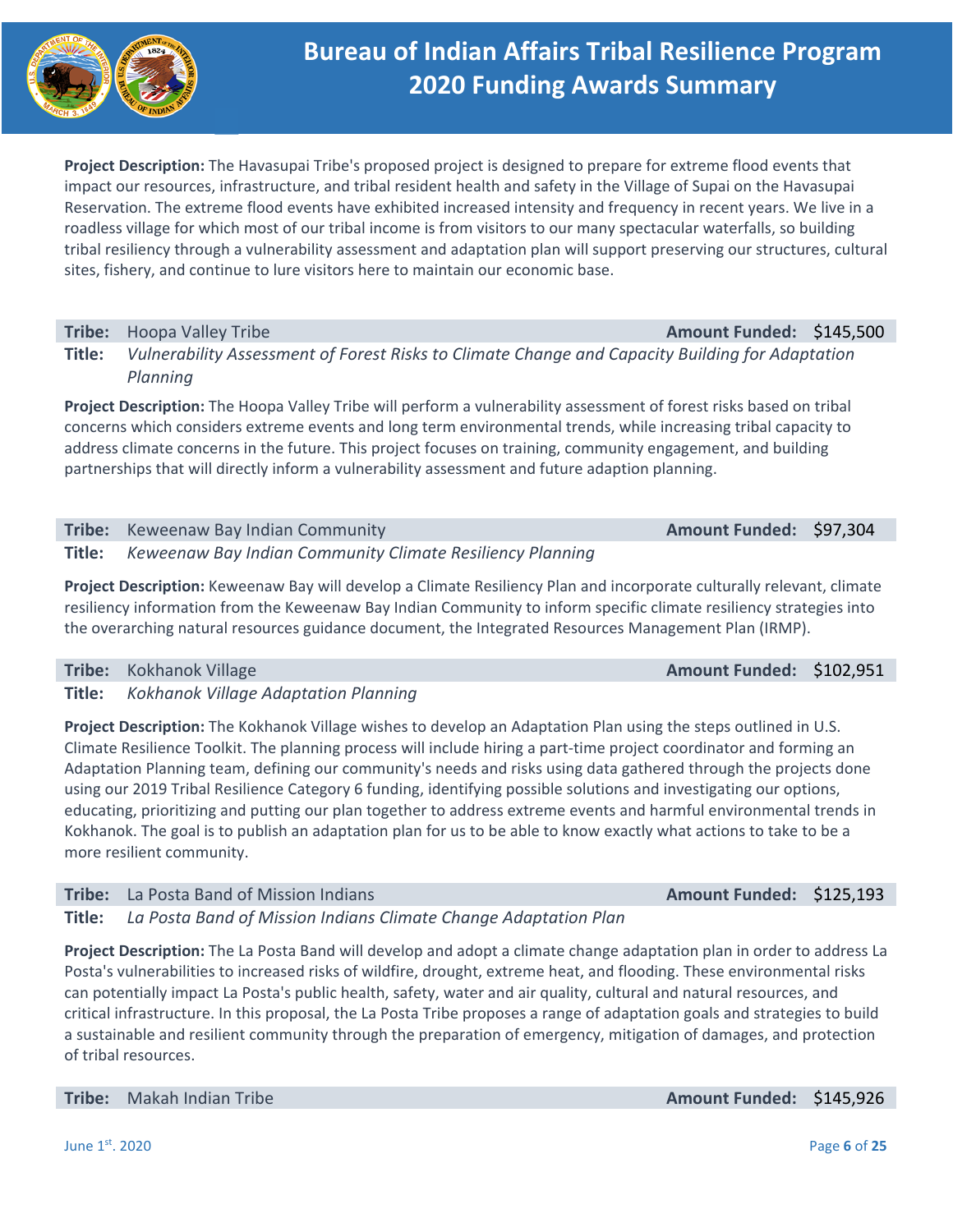

## **Title:**  *Makah Tribe ‐ First Foods Climate Resilience Plan*

**Project Description:** The overarching goal of this proposed project is to develop a Makah Tribe First Foods Climate Resilience Plan that is targeted, actionable, and grounded in the knowledge and perspectives of the Makah community. Utilizing a First Foods framework, the Makah Office of Marine Affairs, Sophie Trettevick Indian Health Center (STIHC), and the Makah Cultural Research Center (MCRC) will assess climate risk to key cultural first foods and plan for projected climate impacts to ensure the long‐term sustainability of Makah culture, traditions, and health.

## **Tribe:** Manzanita Band of Diegueno Mission Indians **Amount Funded: \$124,892 Title:**  *Manzanita 2020 Tribal Resilience Project*

**Project Description:** The Manzanita 2020 Tribal Resilience Project will (1) create a community‐led strategy to monitor oak health and identify the possible distribution of two formidable threats in Southern California – Gold Spotted Oak Borer and Shot Hole Borer. (2) Lay the ground work for a planned southern hub for Climate Kids‐Tribes resources and training to increase access and availability of climate education for tribes in this area. (3) Create climate‐focused videos/materials that help Tribal communities better understand climate science and solutions and plan accordingly.

**Tribe:** Mashantucket Pequot Tribal Nation (MPTN) **Amount Funded: \$143,573 Title:**  *Mashantucket Pequot Tribal Nation (MPTN): MPTN Tribal Climate Vulnerability Risk Assessment* 

**Project Description:** The Mashantucket Pequot Tribal Nation (MPTN) is proposing a project that involves travel and training for climate resilience and vulnerability assessment to plan and develop a Tribal climate vulnerability/risk assessment in conjunction with Southeastern New England Tribes and New York Tribes to the benefit of all regional tribes.

**Tribe:**  Native Village of Elim IRA Council **Amount Funded:**  \$149,022

**Title:**  *Tubutulik River Watershed Dissolved Oxygen and Stream Flow Monitoring Risk Assessment* 

**Project Description:** The Native Village of Elim will work with its partners to develop an Temperature, Dissolved Oxygen (DO) and Stream Flow Risk Assessment designed to protect aquatic habitat and subsistence resources in the Tubutulik River Watershed of Alaska. The Assessment will address water flow and temperature data collection and modeling to predict salmon die‐offs; protecting critical fish habitat; applying Traditional Ecological Knowledge (TEK); and applications of instream flow water rights, federal trust duty and assisting federal agencies in mitigating impacts of land use activity on critical salmon habitat or where fish species are being impacted by increasing water temperatures or drought.

**Tribe:**  Native Village of Hamilton **Amount Funded:**  \$150,000

## **Title:**  *Native Village of Hamilton Hydrodynamic Flood Modeling*

**Project Description:** The Native Village of Hamilton will address the intensifying impacts of flooding by completing hydrodynamic flood modeling. This project was designed with input from technical experts and partners such as the Alaska Native Tribal Health Consortium, the Denali Commission, and the State of Alaska Division of Geological & Geophysical Surveys (DGGS) Coastal Hazards Program, and the Army Corps of Engineers. The assessment will utilize existing baseline data, funded in part by past Tribal Resilience grants in order to forecast the expected future impact of flooding.

**Tribe:** Native Village of Kivalina **Amount Funded: \$149,063 Amount Funded: \$149,063**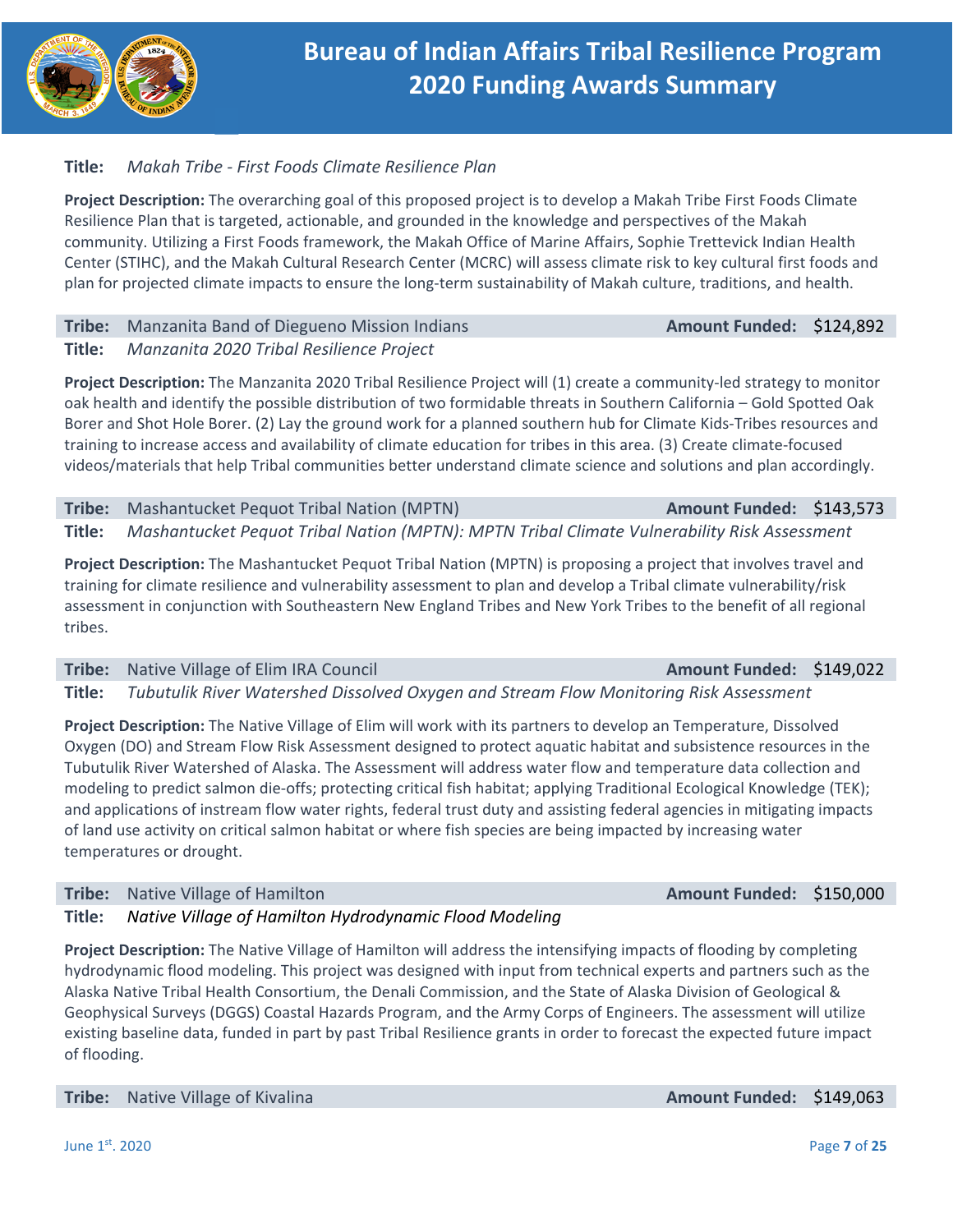

## **Title:**  *Native Village of Kivalina Community Coordination and Adaptation Planning for Expansion*

**Project Description**: Kivalina is one of Alaska's most threatened communities from extreme events and harmful environmental trends. To plan and implement local solutions, and secure support and resources from partners, funders, and government agencies, the tribe will hire an Expansion Coordinator. The Expansion Coordinator will work to ensure that the community's adaptation vision is advanced by contributing to long-term and short-term actions and projects that ultimately lead to both relocating and protecting‐in‐place all critical and residential infrastructure.

### **Tribe:**  Native Village of Kluti‐Kaah **Amount Funded:**  \$150,000

**Title:**  *Adaption Planning ‐ Community Wildfire Protection Plan for Native Village of Kluti‐Kaah* 

**Project Description:** Recent warmer summers, drought, and longer fire seasons have increased the risk of wildfire in Alaska, and this trend is expected to continue. The Native Village of Kluti‐Kaah (NVKK) has prioritized wildfire mitigation through hazardous fuels reduction and the creation of defensible space as a top priority and is proposing the planning process that will create a safer, more sustainable community. NVKK will develop a Community Wildfire Protection Plan, a detailed harvest plan, and an emergency management plan . This process will incorporate traditional knowledge and native values to develop a wildfire mitigation strategy that will reduce the risk and prepare the community response for disastrous wildfires.

### **Tribe:** Native Village of Napakiak *Amount Funded:* **\$149,971**

### **Title:**  *Native Village of Napakiak Land Loss Study and Planning*

**Project Description:** Due to extreme erosion threats of the Kuskokwim River, Napakiak is being forced to retreat to a safer location. NVN requests TRP funding to conduct: 1) a riverine morphology study to predict the future rate and extent of erosion on the river to guide all community planning; and 2) a structural engineering analysis of structures at imminent risk to guide managed retreat planning. This project will combine science from the river study with local traditional knowledge to improve the Tribe's capacity for managing the retreat.

## **Tribe:** Native Village of Noatak Amount Funded: \$150,000

**Title:**  *Native Village of Noatak Immediate Action Planning for Permafrost‐Induced Land Collapse* 

**Project Description:** Native Village of Noatak will perform a community-wide permafrost assessment to inform immediate action planning to avoid the catastrophic loss of the community's water and sanitation system from permafrost‐induced land collapse as well as advance long-term planning. We will also complete our first ever hazard mitigation plan.

## **Tribe:** Native Village of Nunapitchuk **Amount Funded: \$145,071**

**Title:**  *Native Village of Nunapitchuk Erosion Impact Assessment* 

**Project Description:** Nunapitchuk is a Yup'ik Eskimo village located in southwestern Alaska, 22 miles northwest of Bethel, Alaska, in the Yukon‐Kuskokwim Delta, near the Bering Sea. The community may have no alternative but to relocate to another site due to erosion, permafrost degradation, and flooding. We will develop a riverine erosion assessment to predict and address expected severe environmental impacts in our community. This project will increase our capacity to develop recommendations for near‐term actions and inform long‐term planning to protect our community.

| Tribe: | Native Village of Shaktoolik    |
|--------|---------------------------------|
| Title: | Storm Surge Resilience Planning |

**Amount Funded: \$150,000**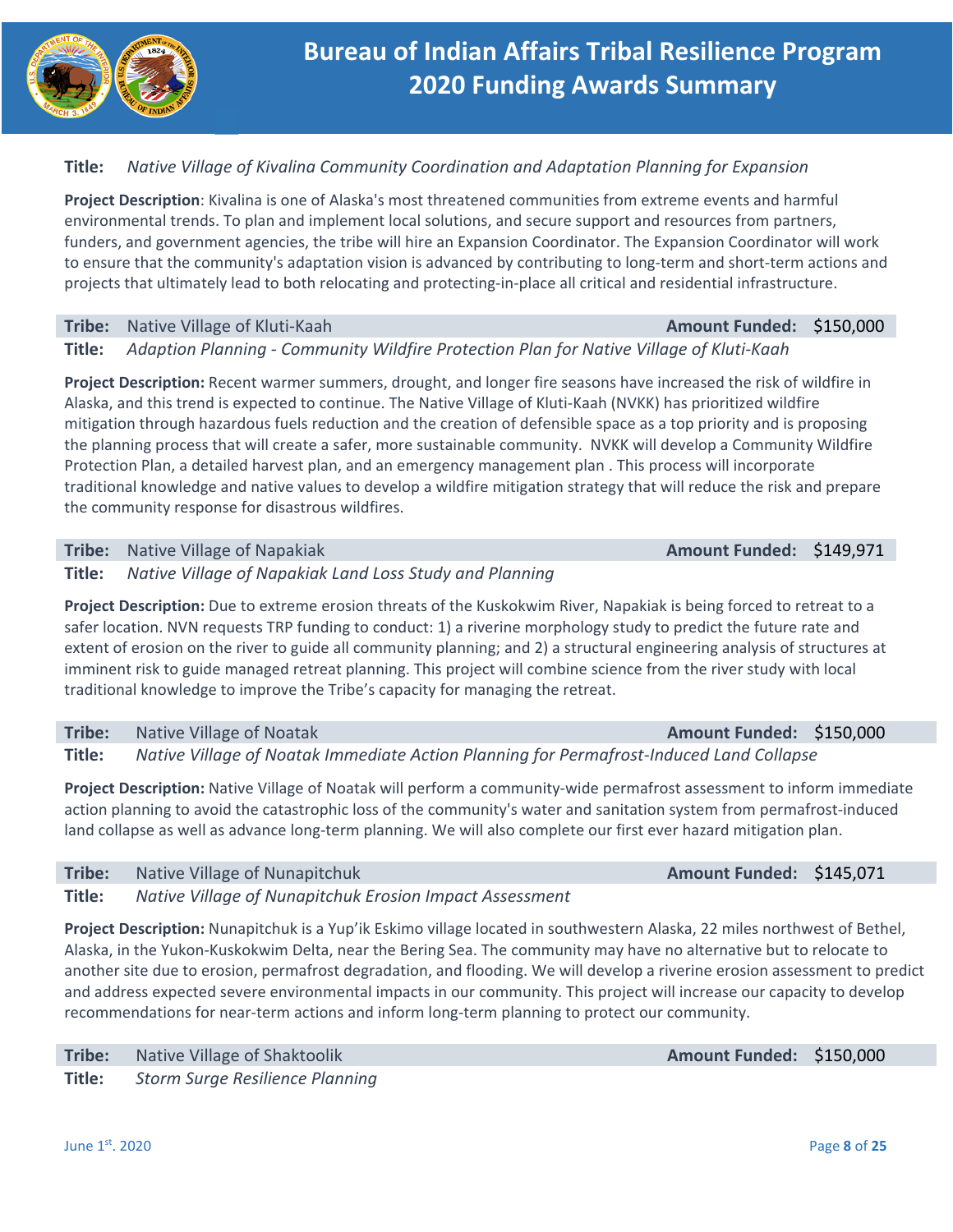

**Project Description:** Due to the severity and urgency of the storm surge threat that Native Village of Shaktoolik faces, it is critical that the Village hires a Community Resilience Coordinator position solely dedicated to planning our response to coastal hazards.

### **Tribe:** Native Village of Shishmaref **Amount Funded: \$140,204 Amount Funded: \$140,204 Title:**  *Sea Ice and Storm Surge Impacts to Community Water Source Adaptation Plan*

**Project Description:** Declining sea ice and increasing storm surge threaten Native Village of Shishmaref's sole source of drinking water. This project will collect data and develop an adaptation plan for how to preserve our access to clean water for the benefit of the entire community so we can continue to live here.

**Title:**  *Seeds of Sovereignty – Planning for Food & Security and Cultural Survival in a Changing Landscape* 

**Project Description:** The NPT Resilience Program is proposing a project that will assist in food and energy sovereignty planning for the Tribe and Lapwai Valley. The proposed project builds upon other efforts, and capitalizes on existing capacity. A diverse group of advocates for the community garden and for gathering and traditional foods have offered support and suggestions for this project. We are proposing to prepare a food map, and a conceptual food trail design that weaves gardens, native plant areas, future solar projects, and sustainability into a cohesive whole.

## **Tribe:**  Pala Band of Mission Indians **Amount Funded:**  \$143,265

**Title:**  *PBMI Scaling Up SoCal Intertribal Resilience Data Development Project* 

**Project Description:** Pala Band of Mission Indian's project will support tribes locally, statewide, and nationally in the development, analysis, and supplementary monitoring of replicable epidemiological and other datasets for adaptation planning and resilient decision‐making, increasing the capacity of tribes to prepare for health and other impacts of extreme events and harmful environmental trends. Working collaboratively with six tribes in SoCal and national experts, this project will build broad applicability and use of valuable tribal health and resilience data solutions.

## **Tribe:** Paskenta Band of Nomlaki Indians **Amount Funded: \$82,150 Amount Funded: \$82,150 Title:**  *Paskenta Band of Nomlaki Indians Climate Change Adaptation Plan*

**Project Description:** The Paskenta Band of Nomlaki Indians (Paskenta) will develop a Climate Change Adaptation Plan. This project builds off a Tribal Climate Vulnerability Assessment being completed by Paskenta that analyzes climate change impacts that may adversely affect the Tribal infrastructure and economy. The Adaptation Plan will develop actionable strategies that when implemented, will allow the Tribe to be more resilient in the face of extreme environmental events.

| Tribe: | Pokagon Band of Potawatomi Indians                                                                    | Amount Funded: \$75,600 |  |
|--------|-------------------------------------------------------------------------------------------------------|-------------------------|--|
| Title: | Understanding Plant Distribution in Climate Refugia on Tribal Lands to Inform Adaptation Planning for |                         |  |
|        | Culturally Important, Vulnerable, and Rare Plants                                                     |                         |  |

**Project Description:** The Pokagon Band of Potawatomi Indians proposes to conduct botanical surveys on tribal properties containing microhabitats that appear to be refugia for climate‐vulnerable plants. These surveys as well as input from tribal Elders will allow the Pokagon Band to build toward planning and monitoring initiatives to keep these culturally important, vulnerable, and rare plants on tribal properties. This project builds on a 2016 Tribal Resilience Program capacity building grant during which the the Pokagon Band Department of Natural Resources learned that plants citizens are gathering are vulnerable to climate change and becoming rarer within the region, and that some tribal properties appear to be refugia for some climate‐vulnerable plants.

June 1st. 2020 Page **9** of **25**

## **Tribe:**  Nez Perce Tribe **Amount Funded:**  \$144,460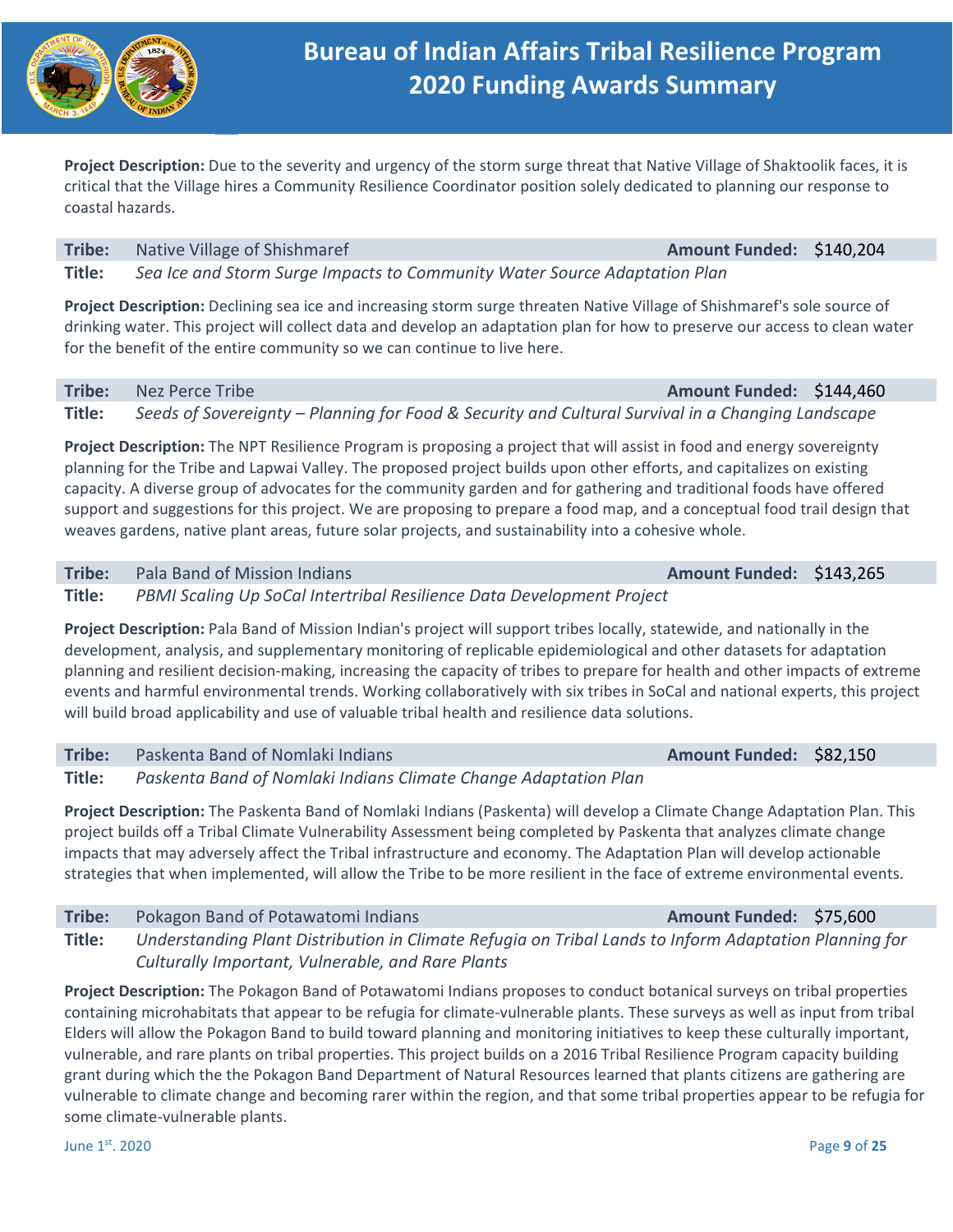

## **Tribe:**  Puyallup Tribe of Indians **Amount Funded:**  \$150,000 **Title:**  *Puyallup Tribe of Indians Land Use and Adaptive Resiliency Strategy Plan*

**Project Description:** This project will support the Puyallup Tribe in prioritizing discovery of the impacts of climate change and rising sea levels, as well as adaptation strategies for treaty‐protected land within the Port of Tacoma, the Puyallup River valley, and other natural resources and future economic development. This project will also enhance the capacity of inter‐ tribal collaboration for regional planning.

| Tribe: Qawalangin Tribe of Unalaska          | Amount Funded: \$149,143 |  |
|----------------------------------------------|--------------------------|--|
| <b>Title:</b> Qawalangin Tribe Adaption Plan |                          |  |

**Project Description:** Qawalangin Tribe will develop our adaptation planning process and produce an updated Adaptation Plan. We will build on knowledge gained from recent convenings and ongoing work by neighboring Tribes. We will synthesize research and traditional knowledge to define emerging threats from rapid climate change, and establish a framework for adaptation planning that we will continue to build upon in the future.

**Tribe:** Quinault Indian Nation **Amount Funded: \$45,000 Title:**  *Increasing Resilience in Tribal Forests by Increasing Disease Tolerance* 

**Project Description:** QIN wishes to collect data from three Douglas-fir stands that have been planted with families of Douglas‐fir that are thought to be tolerant to the disease and may help offset the damage cause by the SNC epidemic in coastal forests. QIN has been working with many partners over the years as the epidemic has increased in range. Data collected will help identify SNC tolerant species and allow forest managers to convert their seed sources to disease tolerant families.

**Tribe:** Rosebud Sioux Tribe **Amount Funded: \$141,981 Title:**  *Rosebud Sioux Tribe Climate Adaptation Plan* 

**Project Description:** The Rosebud Sioux Tribe will engage in a 2 year climate adaptation planning process to achieve several objectives. 1: Better understand, plan, and prepare for the ways in which climate change will impact the Rosebud Reservation and members of the tribe. 2: Engage with tribal departments, elders, youth groups, and all relevant stakeholders to understand their concerns about climate change and educate and inform them of the issues at stake and what the tribe is doing about it. 3: Establish the infrastructure for climate change action so that the tribe can continue to work towards a resilient future with the next generation of climate leaders building off this work. 4: Share best practices for other tribes to follow in our footsteps and to learn from our experience.

## **Tribe:**  Sac and Fox Nation **Amount Funded:**  \$150,000

**Title:**  *Sac and Fox Nation's Public Health Vulnerability Assessment and Sustainability Plan* 

**Project Description:** Sac and Fox Nation's proposed project would examine how climate affects Public Health, identify vulnerable populations/zones, impacts affecting access to health care and to what extent, identify measures to sustain access to care during floods, wildfires, or other weather extremes, and issues such as increased vectors for diseases. Analysis of the vulnerabilities and impacts will determine potential response and mitigation strategies, and ongoing outreach. The plan will provide tools useful to individuals, communities, and leadership to not only sustain, but improve public health.

**Tribe:** Saint Regis Mohawk Tribe **Amount Funded: \$144,000 Amount Funded: \$144,000**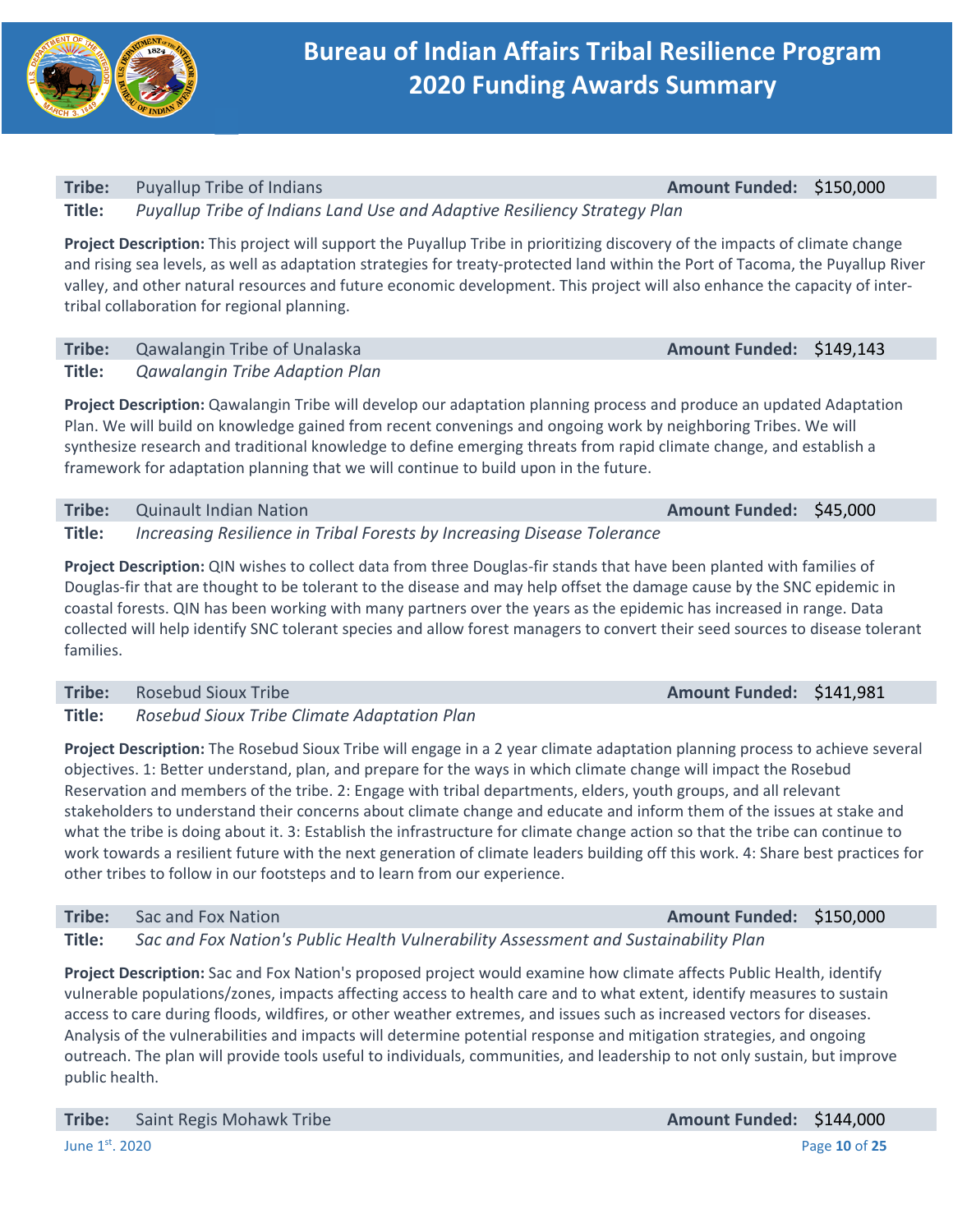

## **Title:**  *Native Seeds Adaptation Planning*

**Project Description:** The Saint Regis Mohawk Tribe will create a Native Seeds Adaptation Plan that will include the planning and research necessary to start a 'Living Community Seed Bank' that is relevant to the threats and needs of the Akwesasne community. The adaptation plan will focus on species of concern for Akwesasne, as defined by a community survey to identify culturally significant plant species or species of community interest. The adaptation plan will largely incorporate Traditional Ecological Knowledge to strengthen the relationship that exists between the land and the people of Akwesasne, and increase resilience to protect the cultural identity of the Mohawks by preserving species used for traditional foods, medicines, art, and ceremony.

### **Tribe:** Samish Indian Nation **Amount Funded: \$145,500**

**Title:**  *Sea Level Rise and Ocean Temperature/Acidification Impacts to Critical Kelp Habitat and Tribal Natural Resources* 

**Project Description:** This project proposal will expand on the previous (and ongoing) work of the Samish Adaptation and Resilience Initiative, but with a narrow focus on specific planning efforts. Specifically, it will integrate the efforts of the Samish Planning Department and Samish Department of Natural Resources to folds climate change resiliency into the Samish Facilities Plan and the Samish Hazard Mitigation Plan being developed over the next year. These plans will provide a template for future planning efforts culminating in the Samish Comprehensive Plan.

**Tribe:** San Pasqual Band of Diegueno Mission Indians **Amount Funded: \$142,800 Title:**  *San Pasqual and Rincon Joint Adaptation Planning Project* 

**Project Description:** San Pasqual and Rincon Joint Adaptation Planning Project will develop comprehensive vulnerability assessments and adaptation plans for San Pasqual and Rincon that prepare our communities for extreme events and harmful environmental trends that impact our treaty and trust resources, economies, infrastructure, human health, and public safety.

## **Tribe:**  Santa Ynez Band of Chumash Indians **Amount Funded:**  \$134,384 **Title:**  *The Santa Ynez Band of Chumash Climate Change Vulnerability Assessment*

**Project Description:** The Santa Ynez Chumash Environmental Office proposes to develop a climate change vulnerability assessment to identify and evaluate climate change impacts to the Santa Ynez Band of Chumash Mission Indians. Climate Change adaptation planning is critical for the Tribe's economic, environmental, and cultural security across the traditional Chumash territory and within lands managed by the Santa Ynez Chumash. The objective of the Santa Ynez Chumash vulnerability assessment is to identify specific climate change threats to physical structures, economic assets, and public safety institutions managed by the Santa Ynez Chumash.

## **Tribe:** Seneca Nation of Indians **Amount Funded: \$123,200 Amount Funded: \$123,200**

**Title:**  *Climate Resiliency ‐ Category 2 ‐ Tribal Resilience Program* 

**Project Description:** The Seneca Nation recognizes that training and learning current methodology are necessary to address these issues. The Seneca Nation is to become an active leader and partner in planning for, adapting and responding to the effects of our changing environment. The goal of this grant is to restore, protect, and enhance our natural resources through climate adaptation planning and to establish strong working relationships with local, regional, federal agencies and Native agencies/programs that can provide support and guidance on Climate Resilience and Mitigation adaptation, planning and implementation.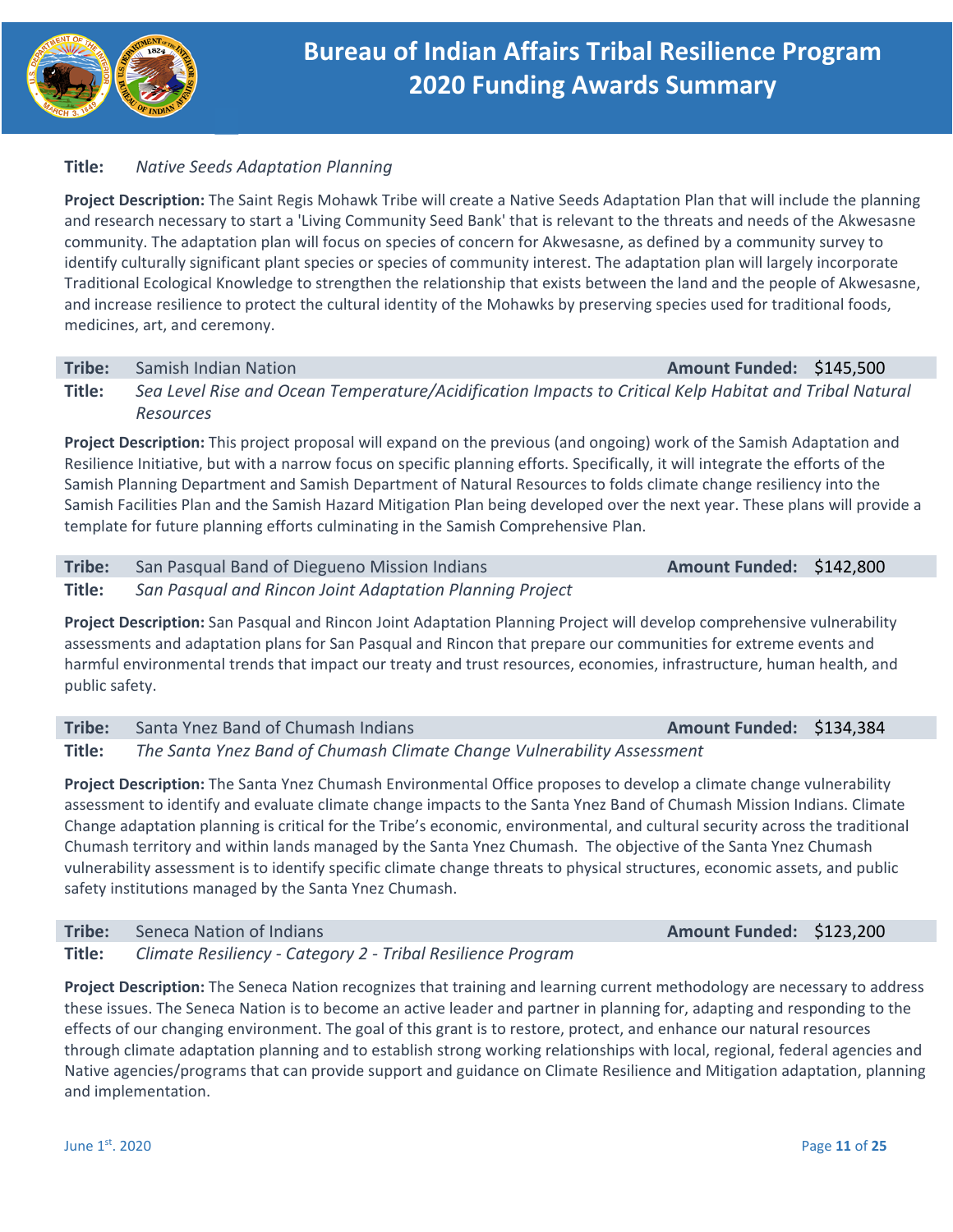

## **Tribe:**  Swinomish Tribal Community **Amount Funded:**  \$150,000

**Title:**  *Swinomish Climate Change Adaptation Plan Update for 2021‐2030* 

**Project Description:** The project will update the Swinomish Climate Change Adaptation Action Plan to reflect the productive work Swinomish has done in accordance with the original 2010 Action Plan, incorporate new climate and sea level rise research/projections, include new input from the Community, develop a Climate Change Community Engagement Tool‐Kit, and provide for an annual Climate symposium to discuss current issues and provide outreach and educational materials to the Community. The Protect Mother Earth Subcommittee, will resume their role as lead entity to coordinate the work across involved Swinomish Tribal Government departments and with the Community at‐large.

### **Tribe:**  Tolowa Dee‐ni' Nation **Amount Funded:**  \$149,747

**Title:**  *Building Tolowa Dee‐ni' Nation Capacity to Monitor and Analyze Marine Indicators of Climate Change* 

**Project Description:** The proposed project, Building Tolowa Dee‐ni' Nation Capacity to Monitor and Analyze Marine Indicators of Climate Change, will conduct baseline ocean water chemistry monitoring and develop environmental indicators of climate change for the Tolowa Dee‐ni' Nation. This project will collect water quality data that can aid assessment of a State‐designated marine protected area, and be used for long‐term water quality monitoring to assess climate change impacts on surf smelt and other trust marine resources. The project will allow the Nation to collaborate with the Central and Northern California Ocean Observing System and Northwest Association of Networked Ocean Observing Systems.

**Tribe:** Tulalip Tribes of Washington **Amount Funded: \$122,246** 

**Title:**  *Tulalip Tribes Continued Health Resilience with Extreme Events and Harmful Environmental Trends* 

**Project Description:** Tulalip Tribes will develop a program to enhance the resilience of our health services by adapting health service delivery to extreme event and harmful environmental trends. We have outlined specific steps for creating a system for identifying, monitoring and adapting health service delivery actions and indicators to a changing environment. Steps include: a workshop to convene Tribal health professionals to identify areas where health services are affected by environmental trends; a survey of scientific literature and surrounding agencies to identify actions; identify gaps where no actions have been identified; implementation and monitoring of actions and indicators; finally, create an extreme events dashboard on our website allowing real‐time information delivery to people at risk.

**Tribe:** Twenty-Nine Palms Band of Mission Indians **Amount Funded: \$63,311** 

**Title:**  *Research, Outreach, and Training for the Development of a Cultural Resources Adaptation Plan* 

**Project Description:** The Twenty‐Nine Palms Band of Mission Indians proposes to initiate a planning process aimed towards developing and prioritizing management strategies to preserve climate‐sensitive cultural resources on the Reservation and ancestral territories. This process will consist of research, field assessments, outreach, and training, all to be performed by staff from the Tribal Historic Preservation Office and Tribal Environmental Protection Agency. Project staff will rely on both western science and Traditional Ecological Knowledge to guide this effort. This project would provide the Tribe with the essential information and tools to develop a draft Cultural Resource Climate Adaption Plan that will increase the Tribe's resilience when faced with climate change impacts to cultural resources.

**Tribe:** Village of Alakanuk *Amount Funded:* **\$150,000 <b>Amount Funded:** \$150,000

**Title:**  *Village of Alakanuk Flood and Erosion Hazards Assessment* 

June 1st. 2020 Page **12** of **25 Project Description:** The Village of Alakanuk will perform an assessment of flood and erosion hazards to our community and to increase our Tribe's capacity to plan for and mitigate these hazards. The proposed activities will collect essential data to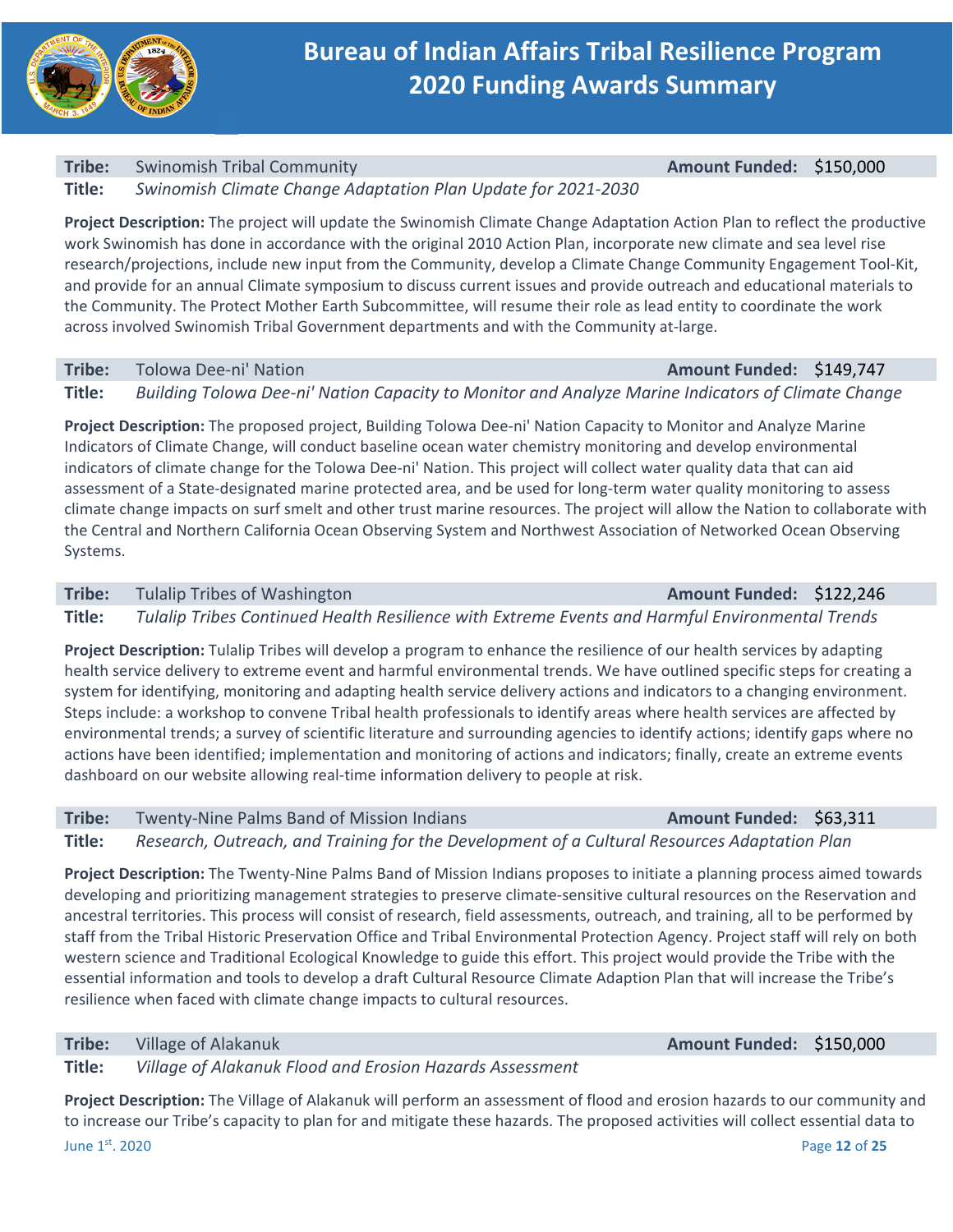

assess erosion and flooding hazards and develop a plan that will serve as the foundation for our community's strategic planning efforts to mitigate near‐term and long‐term risk.

### **Tribe:** Village of Chefornak **Amount Funded: \$138,430 Amount Funded: \$138,430**

**Title:**  *Village of Chefornak Permafrost Assessment for Advancing Adaptation* 

**Project Description:** Village of Chefornak ‐ is actively pursuing an adaptation strategy that ensures life can continue in the community due to damage threats from environmental impacts. Depending on the rate of risk and integrity of local infrastructure, it will be protected, relocated, or decommissioned and rebuilt. In order to understand the effects of a thawing ground, infrastructure must be individually assessed, the land must be evaluated, and future climate situations must be estimated. This project will conduct a professional engineering Permafrost Assessment to answer these questions and inform the tribe's imminent permafrost degradation decisions.

**Tribe:** Village of Kotlik **Amount Funded: \$148,110 Title:**  *Village of Kotlik Adaptation Planning* 

**Project Description:** The Village of Kotlik will increase our Tribe's capacity to plan for intensifying erosion and flooding. This project will conduct the following activities: 1) Continue to fund a full‐time Resilience Coordinator with the Tribe and 2) Contract with an engineering services contractor for technical and planning assistance.

**Tribe:**  Walker River Paiute Tribe of the Walker River Reservation, Nevada **Amount Funded:**  \$69,173 **Title:**  *Vulnerability Assessment of Water Users on Reservation*

**Project Description:** Develop and complete Vulnerability Assessments of water users on the reservation including: public water system users, farmers, cattlemen, recreation and the Walker River. This project is to collect data to be used in the Vulnerability Assessment. The planning process must use the Vulnerability Assessment of each of the reservation water users.

**Tribe:** Yurok Tribe *Amount Funded:* **\$150,000 Title:**  *Developing a Restoration Plan for Reestablishing Vulnerable Prairie Systems in Support of Environmental and Cultural Resiliency* 

**Project Description:** The Yurok Tribe Natural Resource Division will coordinate a landscape restoration working group with the goal of developing a short and long term adaptation plan and restoration program for a culturally and ecologically critical prairie, oak woodland savannah, or wet meadow.

| <b>Tribal Organization:</b> | Affiliated Tribes of Northwest Indians       | Amount Funded: \$149,787 |  |
|-----------------------------|----------------------------------------------|--------------------------|--|
| Title:                      | 2021 Tribal Climate Adaptation Planning Camp |                          |  |

**Project Description:** ATNI, in collaboration with the NW Climate Adaptation Science Center, the University of Washington Climate Impact Group, and BIA Northwest Region will jointly design and host the 5th annual Northwest Climate Adaptation Planning Camp. The Camp will provide adaptation and vulnerability assessment planning support to ATNI tribal leaders, Tribal climate change coordinators, and health, education, natural resources, public works program managers, elders and tribal citizens to build skills and gather information needed to coordinate and implement the Tribal Adaptation Planning process.

| <b>Tribal Organization:</b> | <b>Chugach Regional Resources Commission</b> | Amount Funded: \$149,872 |               |
|-----------------------------|----------------------------------------------|--------------------------|---------------|
| June $1st$ , 2020           |                                              |                          | Page 13 of 25 |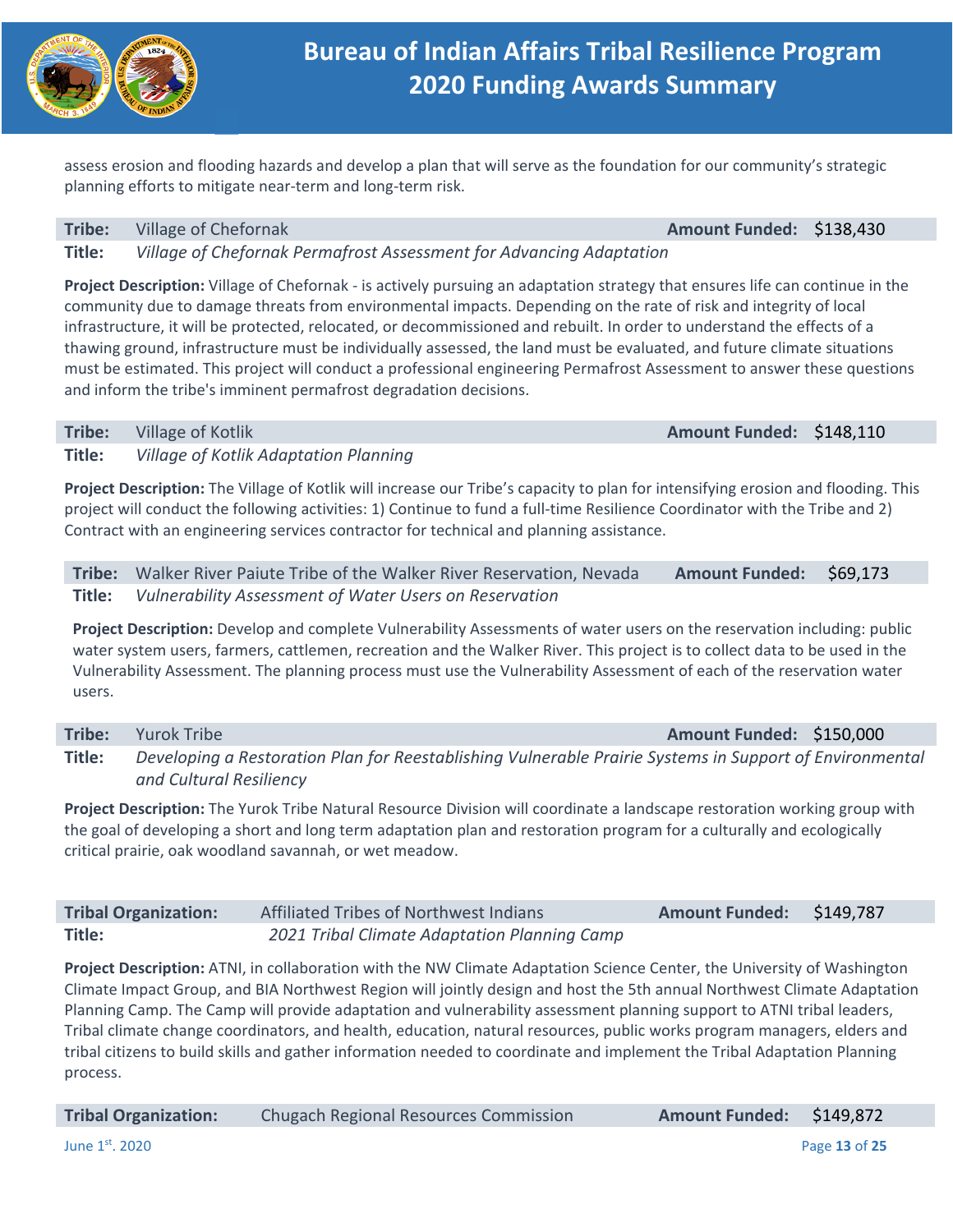

**Title:**  *Developing a Climate Change Adaptation and Mitigation Strategies using a Robust Vulnerability Matrix for Southcentral Alaska Tribes* 

**Project Description:** This funding request will support the final phase of CRRC's 3‐phase adaptation planning process. We completed Phase I - regulatory and resource assessment and are currently completing Phase II - vulnerability assessment. In Phase III, we will develop adaptation and mitigation strategies based off vulnerability matrix outputs, leading to a regional adaptation plan responsive to Tribal needs and the development of tools to assist Tribes with creating additional adaptation strategies.

| <b>Tribal Organization:</b> | <b>Copper River Native Association</b>              | Amount Funded: \$126,013 |  |
|-----------------------------|-----------------------------------------------------|--------------------------|--|
| Title:                      | Copper River Resilience: A Regional Adaptation Plan |                          |  |

**Project Description:** This project would allow communities in the Copper River Valley region to collaborate to identify, assess, plan for, and adapt to extreme climate events and harmful environmental trends that impact local and tribal resources, economics, infrastructure, and human health and safety. This is an important effort to anticipate and plan for future changes in the climate to ensure the protection of environmental health and human health and safety. We are committed to striving towards resilience and management planning and working together across the region to meet the goals of the project.

# Category 3: Travel Support for Adaptation Planning

*Designed to provide access to training and technical workshops that help maintain or build adaptation knowledge and skills for resilience against impacts of extreme events and harmful environmental trends. Awards support for tribal leaders and staff to attend training(s) or workshop(s) or to participate in cooperative resilience and adaptation efforts.* 

# **Number of Awards: 41 Amount Funded: \$558,984**

**Project Description for All Category 3 Awards:** Funding will provide travel support and access for tribal leaders, tribal members, and tribal staff to attend workshops, trainings, or meetings associated with building adaptation knowledge and skills for resilience against the impacts of extreme events and harmful environmental trends that impact treaty and trust resources, economies, infrastructure, human health and tribal welfare. This may include training and technical workshops to ensure tribal voices are included and other practitioners benefit from tribal participation in training, research, and cooperative implementation. This does not include salary costs or international travel.

**Tribe:** Akiak Native Community **Amount Funded: \$14,788** 

**Tribe:** Alabama-Coushatta Tribe of Texas **Amount Funded: \$14,817** 

**Tribe:** Aroostook Band of Micmacs **Amount Funded: \$15,000 Amount Funded: \$15,000** 

June 1st. 2020 Page **14** of **25**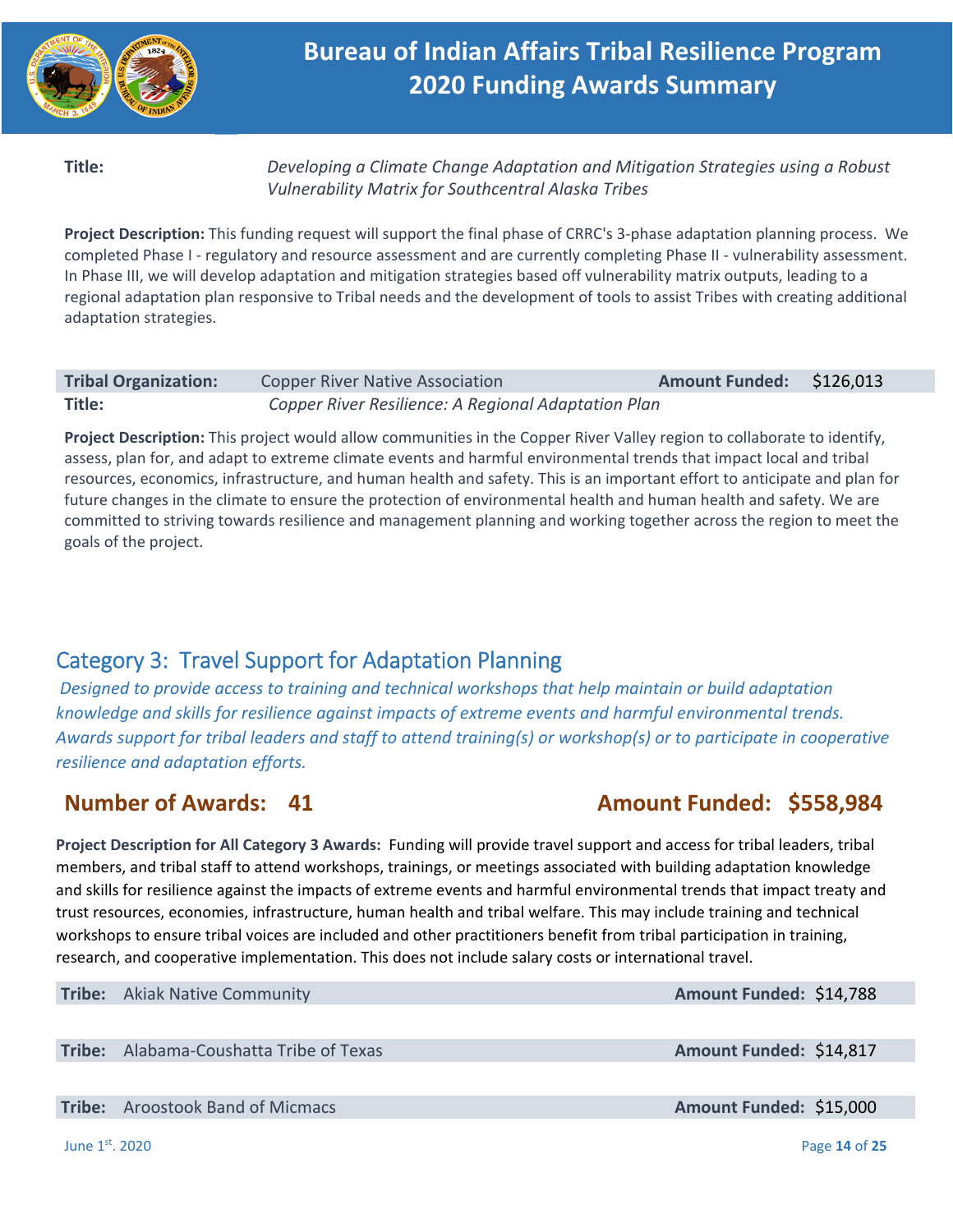

|        | Tribe: Burns Paiute Tribe                       | Amount Funded: \$14,493 |  |
|--------|-------------------------------------------------|-------------------------|--|
|        |                                                 |                         |  |
|        | Tribe: Cheyenne and Arapaho Tribes              | Amount Funded: \$8,477  |  |
|        |                                                 |                         |  |
| Tribe: | Confederated Tribes of the Colville Reservation | Amount Funded: \$14,380 |  |
|        |                                                 |                         |  |
| Tribe: | Hoopa Valley Tribe                              | Amount Funded: \$15,000 |  |
|        |                                                 |                         |  |
| Tribe: | The Hopi Tribe                                  | Amount Funded: \$14,820 |  |
|        |                                                 |                         |  |
| Tribe: | Jamestown S'Klallam Tribe                       | Amount Funded: \$6,420  |  |
|        |                                                 |                         |  |
| Tribe: | <b>Klawock Cooperative Association</b>          | Amount Funded: \$13,783 |  |
|        |                                                 |                         |  |
| Tribe: | Kokhanok Village                                | Amount Funded: \$14,009 |  |
|        |                                                 |                         |  |
| Tribe: | Koyukuk Native Village                          | Amount Funded: \$13,703 |  |
|        |                                                 |                         |  |
| Tribe: | Lummi Indian Business Council                   | Amount Funded: \$13,253 |  |
|        |                                                 |                         |  |
| Tribe: | Mashantucket Pequot Tribal Nation               | Amount Funded: \$14,895 |  |
| Tribe: | Native Village of Elim                          | Amount Funded: \$14,547 |  |
|        |                                                 |                         |  |
| Tribe: | <b>Nez Perce Tribe</b>                          | Amount Funded: \$14,913 |  |
|        |                                                 |                         |  |
| Tribe: | Nooksack Indian Tribe                           | Amount Funded: \$14,995 |  |
|        |                                                 |                         |  |
| Tribe: | <b>Nulato Village</b>                           | Amount Funded: \$14,573 |  |
|        |                                                 |                         |  |
| Tribe: | <b>Orutsararmiut Native Council</b>             | Amount Funded: \$14,955 |  |
|        |                                                 |                         |  |
| Tribe: | Prairie Band Potawatomi Nation                  | Amount Funded: \$14,770 |  |
|        |                                                 |                         |  |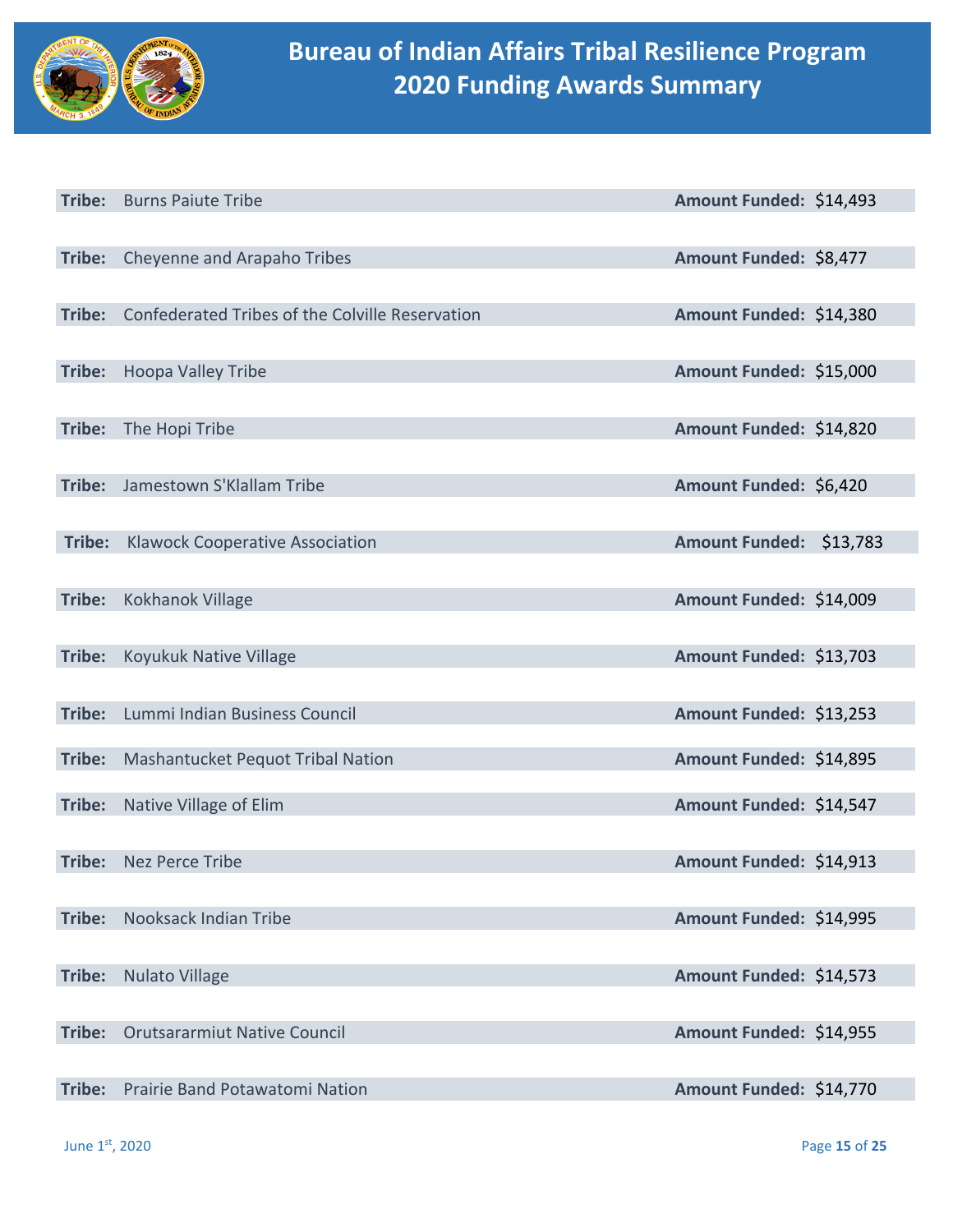

|        | Tribe: Qawalangin Tribe of Unalaska |                                                               | Amount Funded: \$14,982 |          |
|--------|-------------------------------------|---------------------------------------------------------------|-------------------------|----------|
|        |                                     |                                                               |                         |          |
| Tribe: | Quapaw Tribe of Oklahoma            |                                                               | Amount Funded: \$12,072 |          |
|        |                                     |                                                               |                         |          |
| Tribe: | <b>Rosebud Sioux Tribe</b>          |                                                               | Amount Funded: \$13,947 |          |
| Tribe: | Saint Regis Mohawk Tribe            |                                                               | Amount Funded: \$14,965 |          |
|        |                                     |                                                               |                         |          |
| Tribe: |                                     | Santa Ynez Band of Chumash Indians                            | Amount Funded: \$14,000 |          |
|        |                                     |                                                               |                         |          |
| Tribe: |                                     | Santo Domingo Tribe (Kewa Pueblo)                             | Amount Funded: \$14,010 |          |
|        |                                     |                                                               |                         |          |
| Tribe: | Sauk-Suiattle Indian Tribe          |                                                               | Amount Funded: \$6,057  |          |
| Tribe: | Seneca Nation of Indians            |                                                               | Amount Funded: \$14,401 |          |
|        |                                     |                                                               |                         |          |
| Tribe: | <b>Shinnecock Indian Nation</b>     |                                                               | Amount Funded: \$15,000 |          |
|        |                                     |                                                               |                         |          |
| Tribe: | <b>Squaxin Island Tribe</b>         |                                                               | Amount Funded: \$12,677 |          |
|        |                                     |                                                               |                         |          |
| Tribe: | Stillaguamish Tribe of Indians      |                                                               | Amount Funded: \$9,163  |          |
| Tribe: |                                     | Tuolumne Band of Me-Wuk Indians                               | Amount Funded: \$13,770 |          |
|        |                                     |                                                               |                         |          |
|        |                                     | Tribes: Ute Mountain Ute Tribe, Southern Ute Tribe, Ute Tribe | Amount Funded: \$14,322 |          |
|        |                                     |                                                               |                         |          |
| Tribe: | <b>Walker River Paiute Tribe</b>    |                                                               | Amount Funded: \$14,113 |          |
|        | <b>Tribal Organization:</b>         | Aleutian Pribilof Islands Association, Inc.                   | Amount Funded: \$14,985 |          |
|        |                                     |                                                               |                         |          |
|        | <b>Tribal Organization:</b>         | Affiliated Tribes of Northwest Indians                        | Amount Funded: \$14,891 |          |
|        |                                     |                                                               |                         |          |
|        | <b>Tribal Organization:</b>         | <b>Chugach Regional Resources Commission</b>                  | <b>Amount Funded:</b>   | \$15,000 |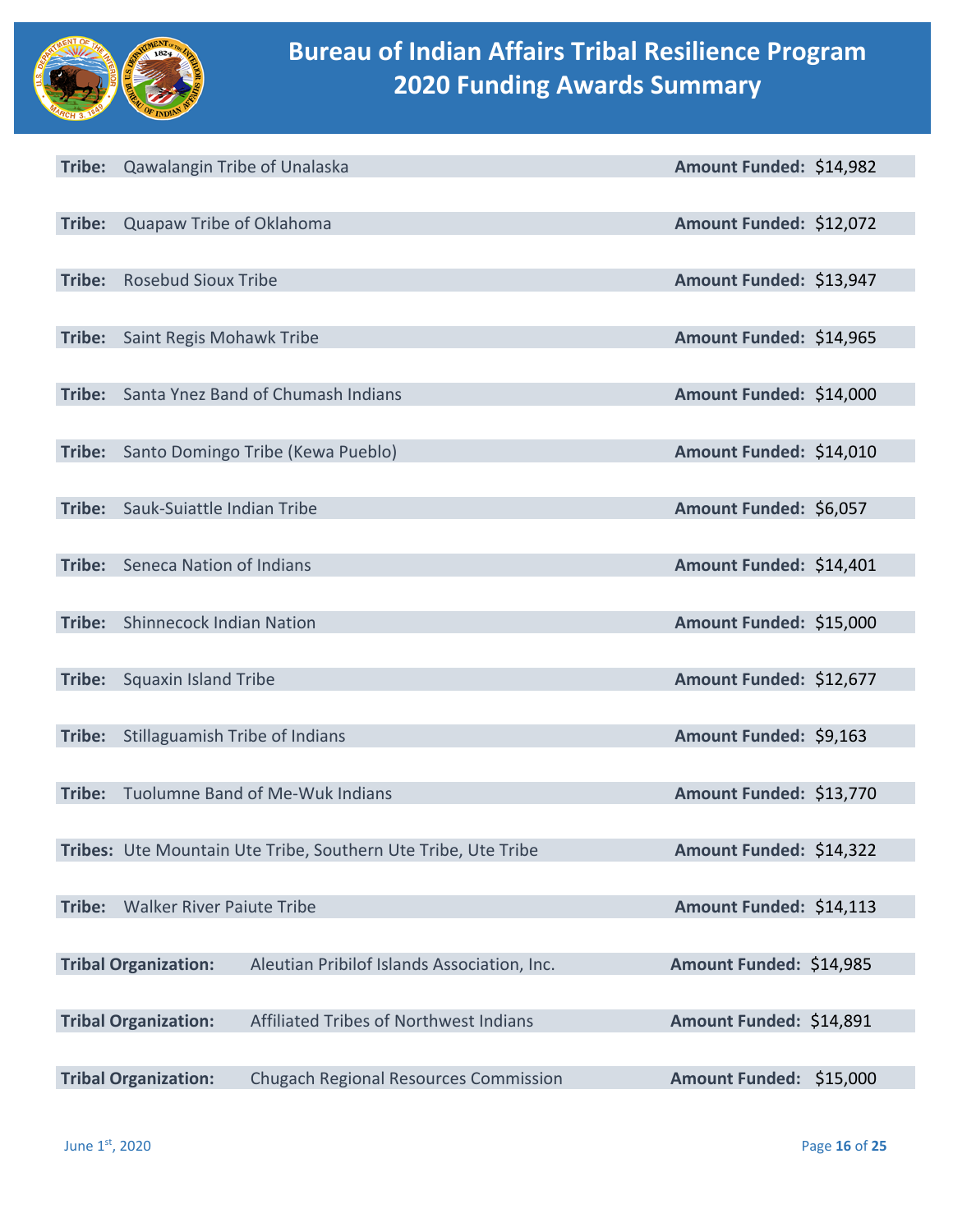

| <b>Tribal Organization:</b> | The Learning Center at the Euchee Butterfly Farm, Inc Amount Funded: \$14,850 |                         |  |
|-----------------------------|-------------------------------------------------------------------------------|-------------------------|--|
|                             |                                                                               |                         |  |
| <b>Tribal Organization:</b> | Native American Fish and Wildlife Society                                     | Amount Funded: \$15,000 |  |
|                             |                                                                               |                         |  |
| <b>Tribal Organization:</b> | Valdez Native Tribe                                                           | Amount Funded: \$9,191  |  |
|                             |                                                                               |                         |  |
| <b>Tribal Organization:</b> | <b>Yukon River Inter-Tribal Watershed Council</b>                             | Amount Funded: \$14,997 |  |

## Category 4: Ocean and Coastal Management

*To support ocean and coastal management planning, marine spatial planning, coastal adaptation/resilience analysis, and cooperative marine resource plans. Funding should build tribal capacity and can be used to assist with a tribe's efforts to restore and provide resilience of coastal resources, perform inventories or vulnerability assessments, identify monitoring protocols and critical indicator species, or implement a unique pilot study or project that would advance tribal resilience, adaptation, or ocean and coastal management knowledge.* 

## **Number of Awards: 14 Amount Funded: \$2,079,154**

| <b>Tribe:</b> The Bad River Band of Lake Superior Chippewa Tribe | Amount Funded: \$145,000 |  |
|------------------------------------------------------------------|--------------------------|--|
| Title: Bad River Tribe Flood Vulnerability Assessment            |                          |  |

**Project Description:** The Bad River Band will contract with USGS to collect and analyze Denomie Creek data for 2 years. The data collection will ultimately create hydraulic modeling and flood inundation mapping, and flood library maps. The Tribe will also contract to have a shoreline erosion assessment completed along the Lake Superior Shoreline. Additionally, the reports will help the community in developing recommendations for addressing pre‐ disaster mitigation measures for extreme events and will provide guidance on long term community planning.

## **Tribe:** Hoonah Indian Association *Amount Funded: \$147,939*

**Title:**  *Restoring Alaska Native Voices in Subsistence Fisheries Planning & Management* 

**Project Description:** Changing ocean conditions threaten vulnerable marine‐dependent communities and subsistence fisheries. Hoonah Indian Association will build the capacity of the tribe and increase indigenous engagement on all scales of coastal resource management to plan for the harmful impacts of oceanic change on indigenous marine‐ dependent communities. We will build on past efforts to investigate options, plan and prioritize to increase the resilience of tidal wetlands, seagrass communities, and kelp forests that support traditional resources.

## **Tribe:** Hoopa Valley Tribe **Amount Funded: \$149,759**

**Title:**  *Hatchery Plan to Mitigate Coho Salmon Extirpation in the Lower Trinity River of California* 

**Project Description:**  The Hoopa Valley Tribe will develop a mitigation effort on the Trinity River in Northern California due in part to climate change impacts. Due to the diminishing Coho Salmon abundance in Hoopa Valley Reservation tributaries of the Lower Trinity River, the Hoopa Valley Tribal Fisheries Department seeks to mitigate the decreased Coho abundance by developing a hatchery program on the Hoopa Valley Reservation. In addition to the hatchery program, improvements and restoration work completed on the tributaries of the Hoopa Valley Reservation will be monitored to ensure adequate spawning sites for returning hatchery origin Coho, as well as providing suitable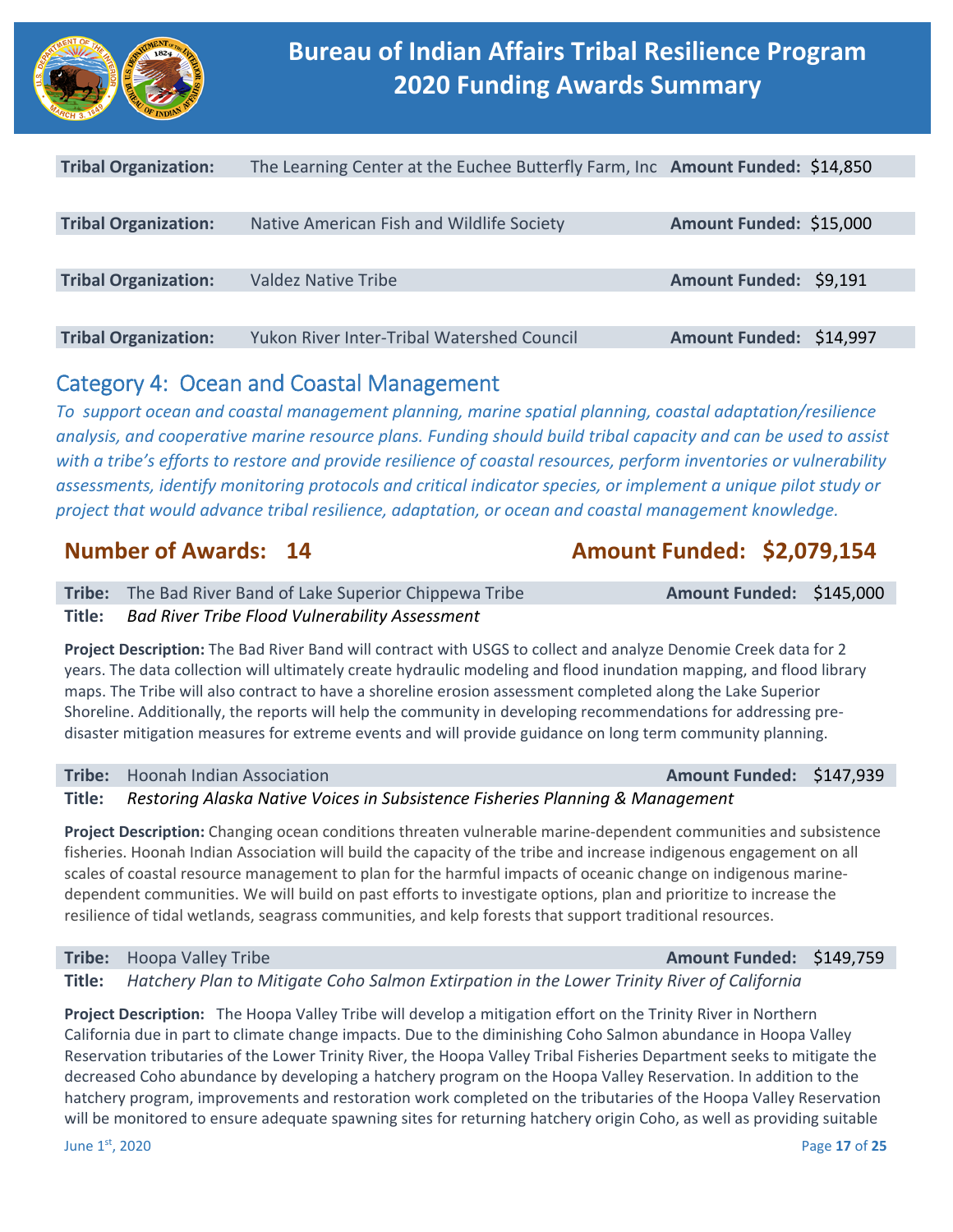

habitat for returning natural origin Coho. The proposed action plan is for implementing Phase 1 of an ongoing program.

### **Tribe:** Klawock Cooperative Association **Amount Funded: \$149,821**

**Title:**  *Assessing Vulnerability of Amnesic Shellfish Poisoning in Subsistence Shellfish Resources* 

Project Description: The Klawock Cooperative Association (KCA) has a vested interest in protecting traditional and subsistence resources and the health of tribal citizens in their ancestral territory. SEATOR partners currently monitor local beaches for harmful algal bloom species, paralytic shellfish toxins (PSTs), and threats related to changing ocean chemistry. This proposed project will fill the data gap of this emerging toxin. It will provide baseline information that can be used to make management decisions to reduce the risks of human health impacts or illnesses.

## **Tribe:** Makah Indian Tribe of the Makah Indian Reservation **Amount Funded: \$149,928**

**Title:**  *Research of marine mammals to inform Makah coastal management planning* 

**Project Description:** Makah Indian Tribe seeks to improve our understanding of the role of Steller and California sea lions in the marine ecosystem. Of particular interest is the impact the populations have on commercially and culturally important fish populations. We plan to monitor sea lion abundance and to conduct a bioenergetics model to determine how much fish the sea lions remove by species and to forecast future impacts based on trends in population growth. Second, we plan to continue a long‐term research project on gray whale health because gray whales are sentinels of ocean health.

## **Tribe:** Organized Village of Kake *Amount Funded:* **\$148,124**

**Title:**  *Organized Village of Kake "2020 Subsistence Adaptation Plan"* 

**Project Description:** The Organized Village of Kake will achieve its goals for community well‐being and healing, environmental stewardship, conservation, and co-management of our traditional subsistence use areas and resources. The effects of climate change including drought, warming water temperatures, and ocean acidification are having a severe detrimental impact on food security for our people. Ocean and Coastal Management Planning funds will allow the Tribe to identify monitoring protocols for critical indicator species; develop a "guardian program" to gather data on ocean acidification and paralytic shellfish poisoning; and implement a Subsistence Adaptation Plan, so that subsistence food gathering can continue and food security can be ensured.

## **Tribe:** Quinault Indian Nation **Amount Funded: \$149,000**

## **Title:**  *Quinault Indian Nation Archaeological Site Mapping and Survey Project*

**Project Description:** This Washington coastline, with its steep terrain and limited ocean access, is one of the most vulnerable to erosion. Quinault Indian Nation has not performed many archeological assessments of on‐ or off‐ reservation cultural resources. Assessments of traditional archeological sites would provide valuable information about historic cultural practices and approaches allowed QIN ancestors to adapt to changing environments.

## **Tribe:** Samish Indian Nation **Amount Funded: \$150,000**

**Title:**  *Sea Level Rise and Ocean Temperature/Acidification Impacts to Critical Kelp Habitat and Tribal Natural Resources* 

**Project Description:** Samish Indian Nation will expand on the previous (and ongoing) work of the Samish Adaptation and Resilience Initiative, but with a narrow focus on specific coastal resources. Specifically, it will look at critical and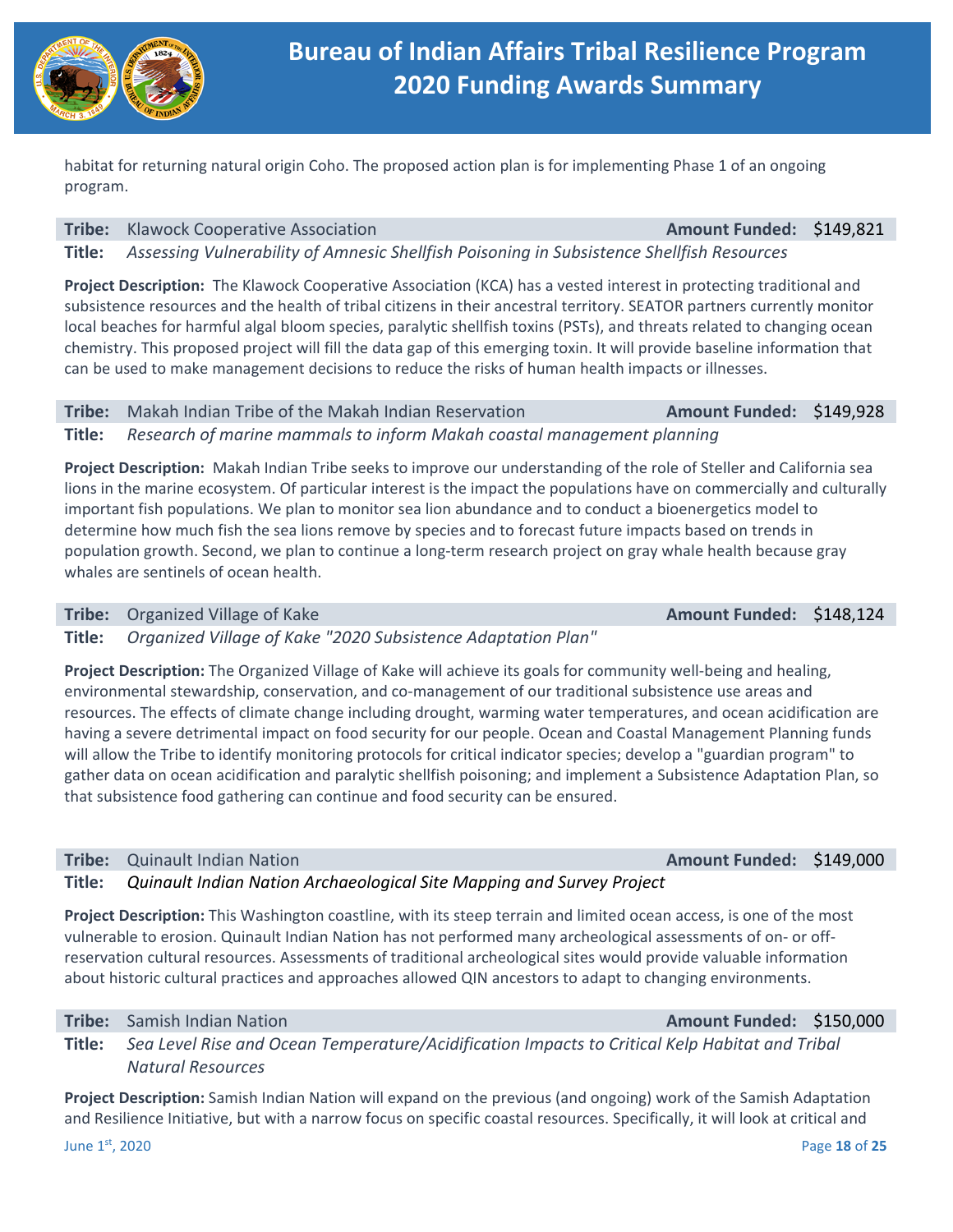culturally significant kelp forests in Samish Traditional Territory to assess how sea level rise and changes in temperature and acidification will impact critical kelp forest habitat and the abundant natural resources this habitat supports. Deployed monitoring equipment and dive surveys will be utilized to fill critical data gaps identified by partners in the multi-jurisdictional Kelp Recovery Working Group.

**Tribe:** Seminole Tribe of Florida **Amount Funded: \$150,000 Amount Funded: \$150,000** 

**Title:**  *Seminole Tribe of Florida Ocean and Coastal Management Planning*

**Project Description:** The proposed area in Broward County Florida is the Hollywood Seminole Indian Reservation of the Seminole Tribe of Florida (Tribe). FEMA categorizes the Hollywood Seminole Indian Reservation as high risk of flooding potential. The primary outcome of the project will be to give Tribal Government and the Tribal community adequate information to examine their plans for preparedness and reallocate resources as necessary to protect the property, resources and health of its members.

**Tribe:**  Squaxin Island Tribe **Amount Funded:**  \$150,000

**Title:**  *Squaxin Island Tribes' Real‐time Response to Ocean Acidification* 

**Project Description:** Squaxin Island Tribe will 1) evaluate water quality conditions related to ocean acidification and its impacts to shellfish, 2) explore local mitigation strategies for culturally important shellfish beds that are being impacted by OA, and 3) Develop an OA Response Plan. This project will position the tribe to respond to effects of OA quickly and reduce loss to the Tribe's shellfish enhancement investments and cultural resources. As a result of our work, a strategy will be developed in the form of a written plan, to sustain the Tribe's shellfish resource.

## **Tribe:** Swinomish Indian Tribal Community **Amount Funded: \$144,033 Amount Funded: \$144,033**

**Title:**  *Fisheries Assessment of native habitat restoration to improve resilience of coastal ecosystems* 

**Project Description:** Swinomish Tribe and partners will compile a novel dataset describing the ecosystem services provided by restored native oyster beds. Traditionally, Olympia oysters played an important economic, ecological, and cultural role in the Pacific Northwest but today their populations are ~5% of historic numbers. Because oysters are ecosystem engineers, the restoration of this species should also reestablish natural community structure. Our research will: (1) quantify spatial and temporal ecological change associated with habitat restoration, (2) improve shoreline management plans, and (3) promote the use of multi-species habitat restoration as an adaptation planning tool for coastal resiliency decision‐making.

**Tribe:** Tolowa Dee-ni' Nation **Amount Funded: \$149,747** 

**Title:**  *Building Tribal Capacity For Xaa‐wvn'‐taa‐ghii~‐li~ (Smith River) Hydroacoustic Lhuk (Salmonid) Adult Enumeration, Sri'‐sree‐nvsh (seal) and Ch'an'‐t'in (sea lion) Population Estimates* 

**Project Description:** The proposed project, Building Tribal Capacity for Xaa-wvn'-taa-ghii~-li~ (Smith River) Hydroacoustic Lhuk (Salmonid) Adult Enumeration, Sri'‐sree‐nvsh (seal) and Ch'an'‐t'in (sea lion) Population Estimates, will build capacity for TDN efforts to assess Smith River critical indicator species population status and trends by initiating a pilot study to collect salmonid and pinniped population data in a changing coastal environment. This study will be used to develop methods and protocols for a long term monitoring, and identify baseline conditions on these critical species. Data will ultimately be used to inform a vulnerability assessment to guide TDN ocean and coastal trust resource management strategies in the face of changing climate conditions.

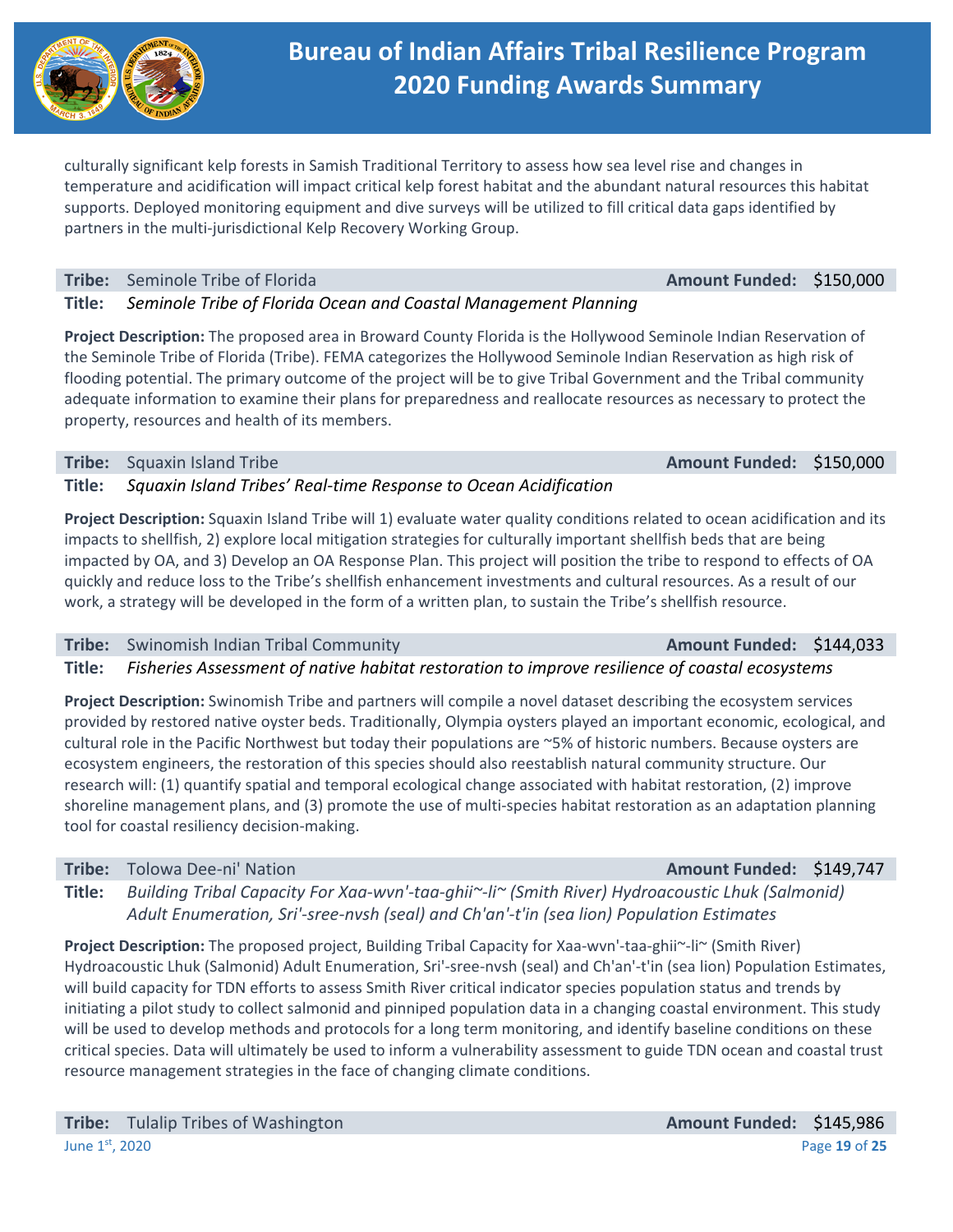

## **Title:**  *Phase 2 ‐ Building resiliency through sovereign leadership, training, and partnership.*

**Project Description:** Tulalip Tribes will continue work made possible by FY19 BIA resiliency funds to investigate the factors affecting marine survival of juvenile salmon throughout the Puget Sound. We will also assess larval crab dynamics, and zooplankton communities that represent the bulk of salmonid prey, and indicate crab population health. We are also training Tulalip staff in advanced laboratory and statistical techniques that will increase regional scientific capacity as well as developing lines of inquiry with pioneering researchers to ensure Tulalip has the autonomy and capability to investigate these questions in house.

## **Tribal Organization:** Bristol Bay Native Association **Amount Funded: \$149,817 Title:**  *Bristol Bay Marine Multi‐Species Conservation Tribal Planning Research Project*

**Project Description:** Bristol Bay Native Association's project will expand the tribal marine multi‐species conservation project to Aleknagik, Clarks Point, and Dillingham in tribal planning and management in order to protect marine resources which are food sustenance of the Bristol Bay Tribes. The outcome will be tribal marine multi‐species conservation plan and regional Bristol Bay Multi‐Species Conservation Plan.

# Category 5: Travel Support for Ocean and Coastal Management

*Designed to support travel for tribal leadership or staff participation in, coordination, or training for interagency ocean and coastal spatial planning, including the Great Lakes. This will provide support for tribal representatives to attend organizational meetings, working sessions, or official meetings of: Regional Ocean Partnerships (ROP), technical workshops or trainings, or targeted pilot studies or projects.* 

## **Number of Awards: 11 Amount Funded: \$136,808**

**Project Description for All Category 5 Awards:** These funds will support direct travel costs for tribal leaders or staff participation in, coordination, or training for interagency ocean and coastal management and planning, including meetings of Regional Planning Bodies.

| Tribe: | Cher-Ae Heights Indian Community of the<br><b>Trinidad Rancheria</b> | <b>Amount Funded:</b> | \$14,999 |
|--------|----------------------------------------------------------------------|-----------------------|----------|
|        |                                                                      |                       |          |
| Tribe: | <b>Hoopa Valley Tribe</b>                                            | <b>Amount Funded:</b> | \$14,845 |
|        |                                                                      |                       |          |
| Tribe: | <b>Houlton Band of Maliseet Indians</b>                              | <b>Amount Funded:</b> | \$6,127  |
|        |                                                                      |                       |          |
| Tribe: | Native Village of Kongiganak                                         | <b>Amount Funded:</b> | \$15,000 |
|        |                                                                      |                       |          |
| Tribe: | Native Village of Port Lions                                         | <b>Amount Funded:</b> | \$12,357 |
|        |                                                                      |                       |          |
| Tribe: | Resighini Rancheria                                                  | <b>Amount Funded:</b> | \$14,987 |
|        |                                                                      |                       |          |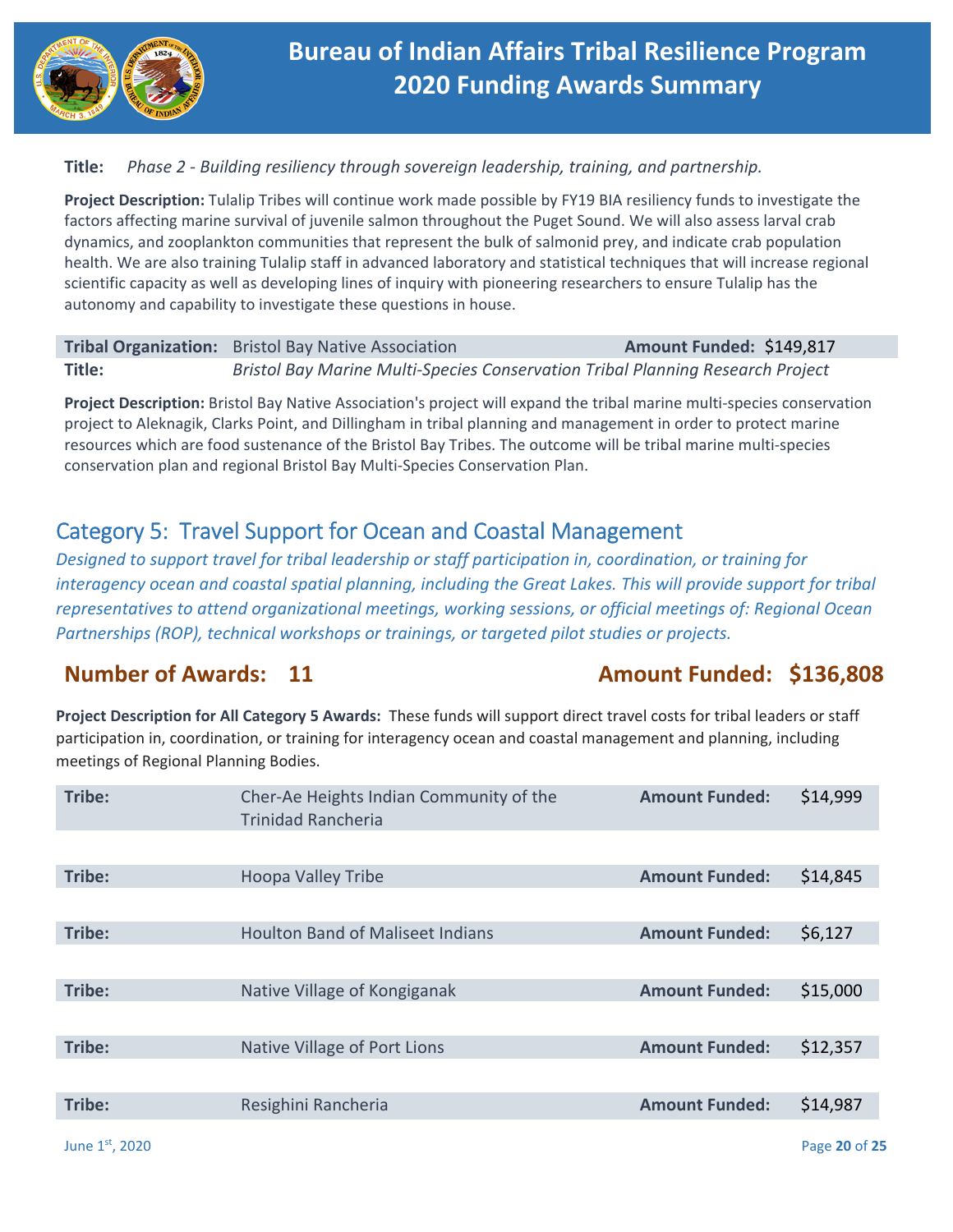

| Tribe:                      | Sitka Tribe of Alaska                                                           | <b>Amount Funded:</b> | \$14,890 |
|-----------------------------|---------------------------------------------------------------------------------|-----------------------|----------|
|                             |                                                                                 |                       |          |
| Tribe:                      | Sun'ag Tribe of Kodiak                                                          | <b>Amount Funded:</b> | \$14,611 |
|                             |                                                                                 |                       |          |
| Tribe:                      | <b>Wrangell Cooperative Association</b>                                         | <b>Amount Funded:</b> | \$8,921  |
|                             |                                                                                 |                       |          |
| <b>Tribal Organization:</b> | Chugach Regional Resources Commission & the<br>Alutiiq Pride Shellfish Hatchery | <b>Amount Funded:</b> | \$14,771 |
|                             |                                                                                 |                       |          |
| <b>Tribal Organization:</b> | <b>Kodiak Area Native Association</b>                                           | <b>Amount Funded:</b> | \$5,300  |

## Category 6: Capacity Building

*To support tribes with limited technical and staffing capacity to carry out risk scoping activities that can lead to more detailed future adaptation planning proposals. The effort highlights risks and options that may support ways to begin to plan and build greater capacity for resilience, particularly by identifying tribal vulnerabilities and adaptation planning needs. Tribes in this category have not previously received larger awards in award years 2014 through 2019.* 

|        | <b>Number of Awards: 14</b>              | Amount Funded: \$864,066          |
|--------|------------------------------------------|-----------------------------------|
| Tribe: | <b>Chickaloon Native Village</b>         | Amount Funded: \$63,493           |
|        |                                          |                                   |
| Tribe: | Crow Tribe of Indians, Montana           | <b>Amount Funded:</b><br>\$58,277 |
|        |                                          |                                   |
| Tribe: | <b>Iowa Tribe of Kansas and Nebraska</b> | <b>Amount Funded:</b><br>\$56,100 |
|        |                                          |                                   |
| Tribe: | Ivanof Bay Tribe                         | \$65,000<br><b>Amount Funded:</b> |
|        |                                          |                                   |
| Tribe: | Kaw Nation, Oklahoma                     | Amount Funded: \$64,422           |
|        |                                          |                                   |
| Tribe: | Koyukuk Native Village                   | Amount Funded: \$64,947           |
|        |                                          |                                   |
| Tribe: | <b>Modoc Nation of Oklahoma</b>          | <b>Amount Funded:</b><br>\$65,000 |
|        |                                          |                                   |
| Tribe: | Native Village of Kongiganak             | <b>Amount Funded:</b><br>\$62,332 |
|        |                                          |                                   |
| Tribe: | <b>Nulato Village</b>                    | Amount Funded: \$54,875           |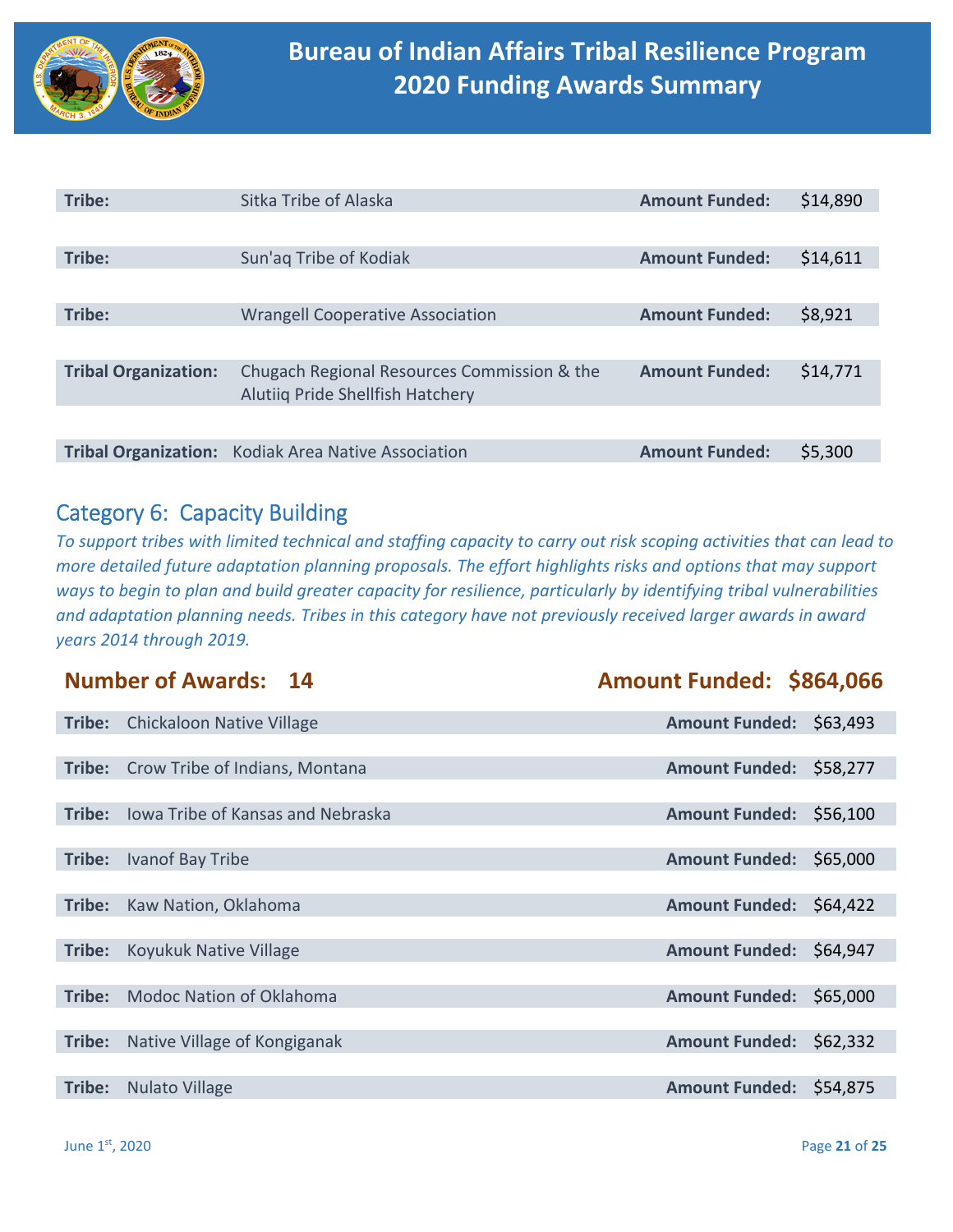

| Tribe: | Paiute-Shoshone Tribe of the Fallon Reservation and Colony | Amount Funded: \$65,000 |  |
|--------|------------------------------------------------------------|-------------------------|--|
|        |                                                            |                         |  |
| Tribe: | <b>Prairie Band Potawatomi Nation</b>                      | Amount Funded: \$65,000 |  |
|        |                                                            |                         |  |
| Tribe: | Pueblo of Sandia, New Mexico                               | Amount Funded: \$65,000 |  |
|        |                                                            |                         |  |
| Tribe: | Santee Sioux Nation, Nebraska                              | Amount Funded: \$55,470 |  |
|        |                                                            |                         |  |
| Tribe: | Wiyot Tribe, California                                    | Amount Funded: \$59,150 |  |

## Category 7: Relocation, Managed Retreat and Protect‐in‐Place Planning

*Support for tribes facing questions and decisions regarding managed retreat, expansion, protect‐in‐place, and relocation options due to threats from intensifying coastal or riverine erosion, flooding and permafrost degradation impacts, sea level rise, and similar impacts.* 

# **Number of Awards: 15 Amount Funded: \$2,203,135**

| <b>Tribe:</b> Akiak Native Community                            | Amount Funded: \$149,815 |  |
|-----------------------------------------------------------------|--------------------------|--|
| <b>Title:</b> Akiak Home Relocation and Managed Retreat Project |                          |  |

**Project Description:** Akiak Native Community will plan for a managed retreat from the Kuskokwim River. Specifically, this will support a wildlife assessment associated with the development of a new solid waste as required by the Federal Aviation Administration, and design services for a proposed housing subdivision expansion.

| Tribe: Aleut Community of St. Paul Island Tribal Government                   | Amount Funded: \$149,970 |  |
|-------------------------------------------------------------------------------|--------------------------|--|
| Title: Aleut Community of St. Paul Island: Preliminary Engineering Assessment |                          |  |

**Project Description:** Aleut Community of St. Paul will hire an engineering consultant to conduct a preliminary community flood and coastal erosion vulnerability assessment and provide recommendations for near and long‐term mitigation measures. The engineering consultant will work with our community to create implementation plans for our top three flood mitigation solutions. This will include community meetings, door-to-door interviews with residents, engineering design, environmental and historic reviews, and permitting. The final plan will include Project Workbooks, with all of the components necessary for us to seek funding to implement the solutions. An adaptation plan will be updated incorporating the recommendations and Traditional Ecological Knowledge.

**Tribe:** Chinik Eskimo Community **Amount Funded: \$150,000 Title:**  *Chinik Eskimo Community Data Development for Managed Retreat* 

**Project Description:** The Chinik Eskimo Community will conduct the Data Development for Managed Retreat project. The proposed project will hire an engineering firm to work with our community to collect data and information that are necessary to create informed adaptation strategies to protect our infrastructure. This project directly and immediately benefits all residents of Golovin by building local capacity to reduce clear and imminent threats detrimental to community health and safety.

**Tribe:** Gwichyaa Zhee Gwich'in Tribal Government **Amount Funded: \$149,327**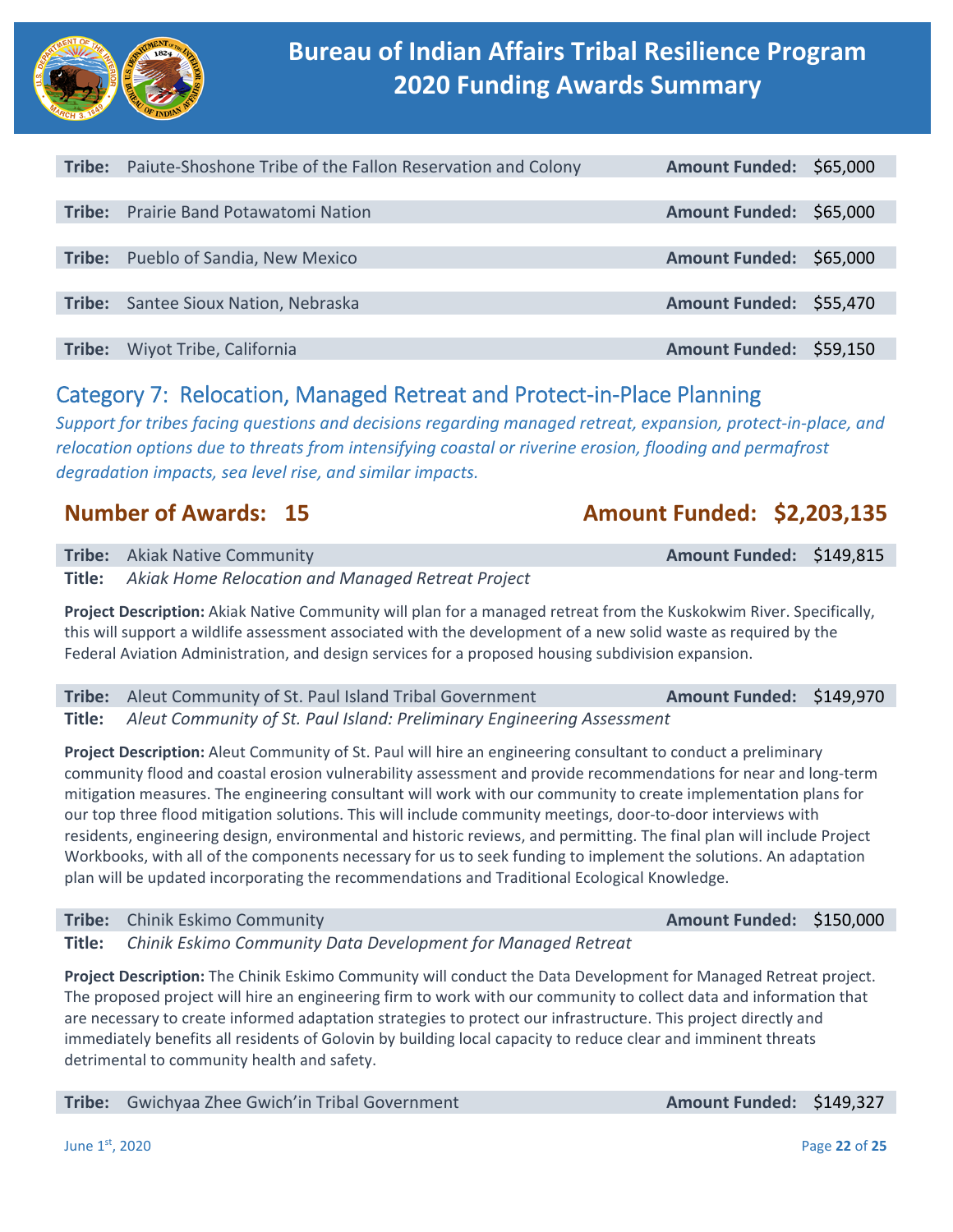

## **Title:**  *Gwichyaa Zhee Gwich'in Flood Protection Planning*

**Project Description:** Gwhichyaa Zhee Gwich'in Tribal Government will engage an engineering consultant to conduct protection‐in‐place planning to address the persistent and increasingly severe flood threat to our community.

## **Tribe:** Lower Sioux in the State Minnesota **Amount Funded: \$150,000**

**Title:**  *Protecting Lower Sioux's Access to the Minnesota River* 

**Project Description:** Lower Sioux is interested in a comprehensive riverine flooding and erosion assessment to develop a mitigation strategy of the Tribe's land located along the Minnesota River. The project will conduct a hydrological study of the flooding and the resulting erosion that will be used to develop recommendations for the installation of erosion protection. The work will also include a mentor component to provide a STEM opportunity for Lower Sioux community youth to work with the Environmental Department and Tribal Historical Preservation Office project staff on an environmental engineering project.

## **Tribe:** Native Village of Hamilton *Amount Funded:* **\$131,915**

**Title:**  *Native Village of Hamilton Erosion Protection Planning* 

**Project Description:** Native Village of Hamilton will conduct planning activities that will protect our community's infrastructure from riverine erosion. We will contract with an engineering consultant in order to develop a final report that will evaluate options to protect community infrastructure from erosion and complete the 65% engineering design for our community's desired alternative. This project will immediately and directly benefit the health, life and safety of our residents by building our Tribal capacity to address erosion impacts.

### **Tribe:**  Native Village of Noatak **Amount Funded:**  \$149,928

**Title:**  *Native Village of Noatak Erosion Impact Assessment* 

**Project Description:** Native Village of Noatak will complete a comprehensive riverine erosion assessment that will help our community to develop recommendations for near-term actions and inform long-term planning to protect our community.

### **Tribe:** Native Village of Nunapitchuk **Amount Funded: \$137,925**

**Title:**  *Nunapitchuk Protect‐in‐Place Design and Planning* 

**Project Description:** Permafrost degradation, flooding, and erosion combine to threaten the very existence of the Native Village of Nunapitchuk (NVN). Erosion has advanced the river to the doorstep of the public safety building, and the building is in irreparable condition. To address our community's highest priorities related to harmful environmental trends, this project will a) design a replacement public safety building for a safe site; and, b) develop a multi-jurisdictional hazard mitigation plan to increase our capacity to understand risks from flooding and permafrost degradation impacts on community life, health, and safety.

**Tribe:** Native Village of Shaktoolik **Amount Funded: \$149,701** 

**Title:**  *Coastal Hazards Planning* 

**Project Description:** The safety of Native Village of Shaktoolik is threatened by storm surge. This project will complete a sea wall cost feasibility study and planning for a new gravel materials source so that we can protect our community.

**Tribe:** Native Village of Shishmaref **Amount Funded: \$138,060 Amount Funded: \$138,060**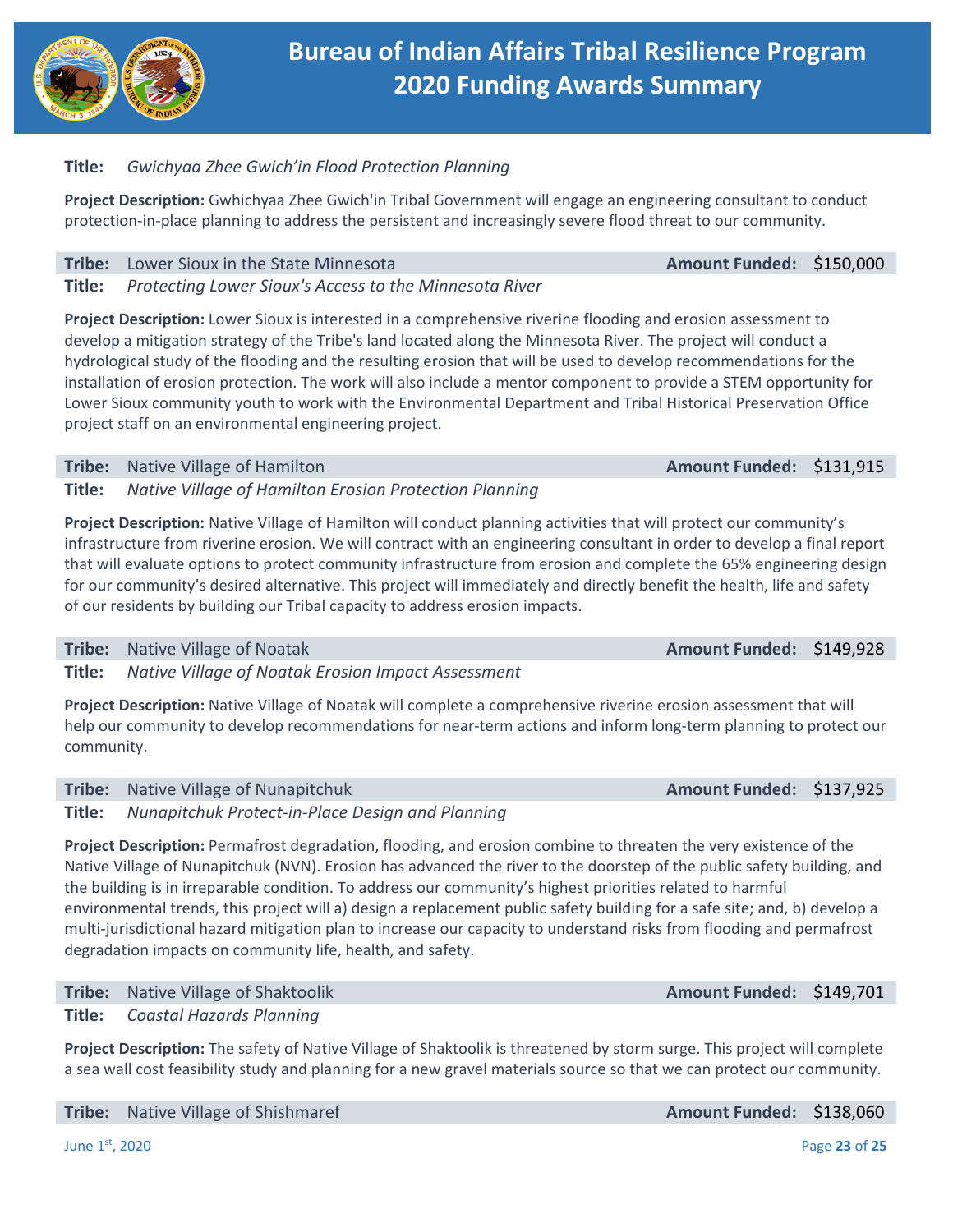

## **Title:**  *Native Village of Shishmaref Landfill and Sewage Infrastructure Preservation Planning*

**Project Description:** This project evaluates options for continuing to preserve Native Village of Shishmaref's landfill, honey bucket lagoon, and the access road to these facilities, which are faced with accelerating erosion and flood inundation. This project benefits the health and safety of all community residents and will help to avoid environmental contamination from natural disasters.

**Tribe:**  Nez Perce Tribe **Amount Funded:**  \$149,396

## **Title:**  *Lapwai Valley Flood Resilience Planning*

**Project Description:** Lapwai Creek is now experiencing chronic flooding that impacts the Nez Perce Tribe's horse program, the community sweat house, Spring Creek, and critical infrastructure in Lapwai Valley. Responses to this issue have thus far been reactive, and inadequate to cope with the problem. We are proposing a proactive planning process that involves the community and stakeholders, uses best available science, and assists in securing funding.

### **Tribe:** Upper Skagit Indian Tribe **Amount Funded: \$150,000 Amount Funded: \$150,000**

**Title:**  *Water Supply Analysis to protect‐in‐place tribal infrastructure, human health and safety by mitigating impacts of extreme events.* 

**Project Description:** The Upper Skagit Indian Tribe is submitting an application under the FY20 TRP, Category #7: "Planning for Relocation, Managed Retreat, or Protect‐in‐Place Activities for Coastal and Riverine Communities." The Tribe operates a Class A public water system, serving its' Helmick Road Reservation and adjacent off‐reservation residential properties. The Tribe will carry out planning and preliminary design activities to determine the economic and environmental effectiveness of establishing a water system intertie between the existing Skagit Public Utility District water supply and the Tribal water utility to protect-in-place the Tribe's public water system.

## **Tribe:** Village of Chefornak **Amount Funded: \$147,500**

**Title:**  *Village of Chefornak Managed Retreat Subdivision Site Design* 

**Project Description:** Village of Chefornak is actively pursuing an adaptation strategy that ensures life can continue in the community due to such threats. The community has evaluated and chosen a new subdivision site located nearby in a safer area and will relocate threatened infrastructure to the site. This project will develop professional subdivision civil site designs, construction documents, and a design integration report that the tribe will use to prepare the site and eventually implement a managed retreat of infrastructure that protects people and their way of life.

### **Tribe:** Village of Kotlik *Amount Funded:* **\$149,998 <b>Amount Funded: \$149,998**

**Title:**  *Village of Kotlik Erosion Protection Design* 

**Project Description:** The Village of Kotlik will contract with an engineering firm to develop erosion protection options and designs for the community's landfill. If we do not take action to protect our landfill, advancing erosion could release waste into our river, causing a cascade of negative public and environmental health outcomes in our community. The purpose of this project is to advance our community's efforts to prevent negative impacts to community health and sustainability.

|        | Tribal Organization: Alaska Native Tribal Health Consortium      | Amount Funded: \$149,600 |  |
|--------|------------------------------------------------------------------|--------------------------|--|
| Title: | Planning for High Priority Community-Driven Resilience Solutions |                          |  |